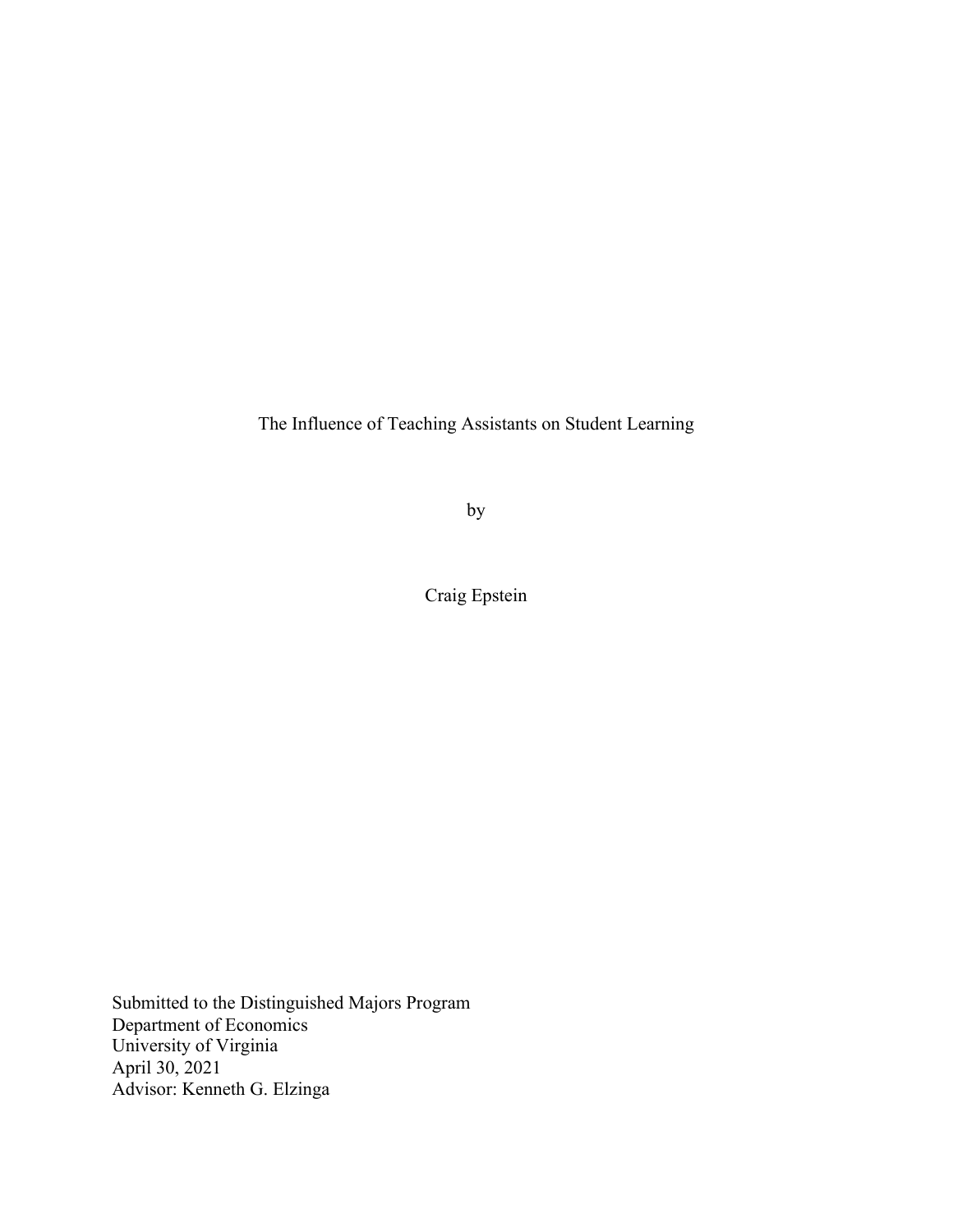#### **Abstract**

I exploit the forced transition from in-person to online learning at the University of Virginia caused by the COVID-19 pandemic to study the influence of Teaching Assistant and student demographics on student learning outcomes and course evaluations. Data from two semesters of Principles of Microeconomics reveal that male students benefitted from having a male TA in both in-person and online settings. Female students benefitted from having a female TA only in the online environment. Improved course evaluations for female TAs in the online environment suggest that female students may have been aware of the significant boost in grades which female TAs provided.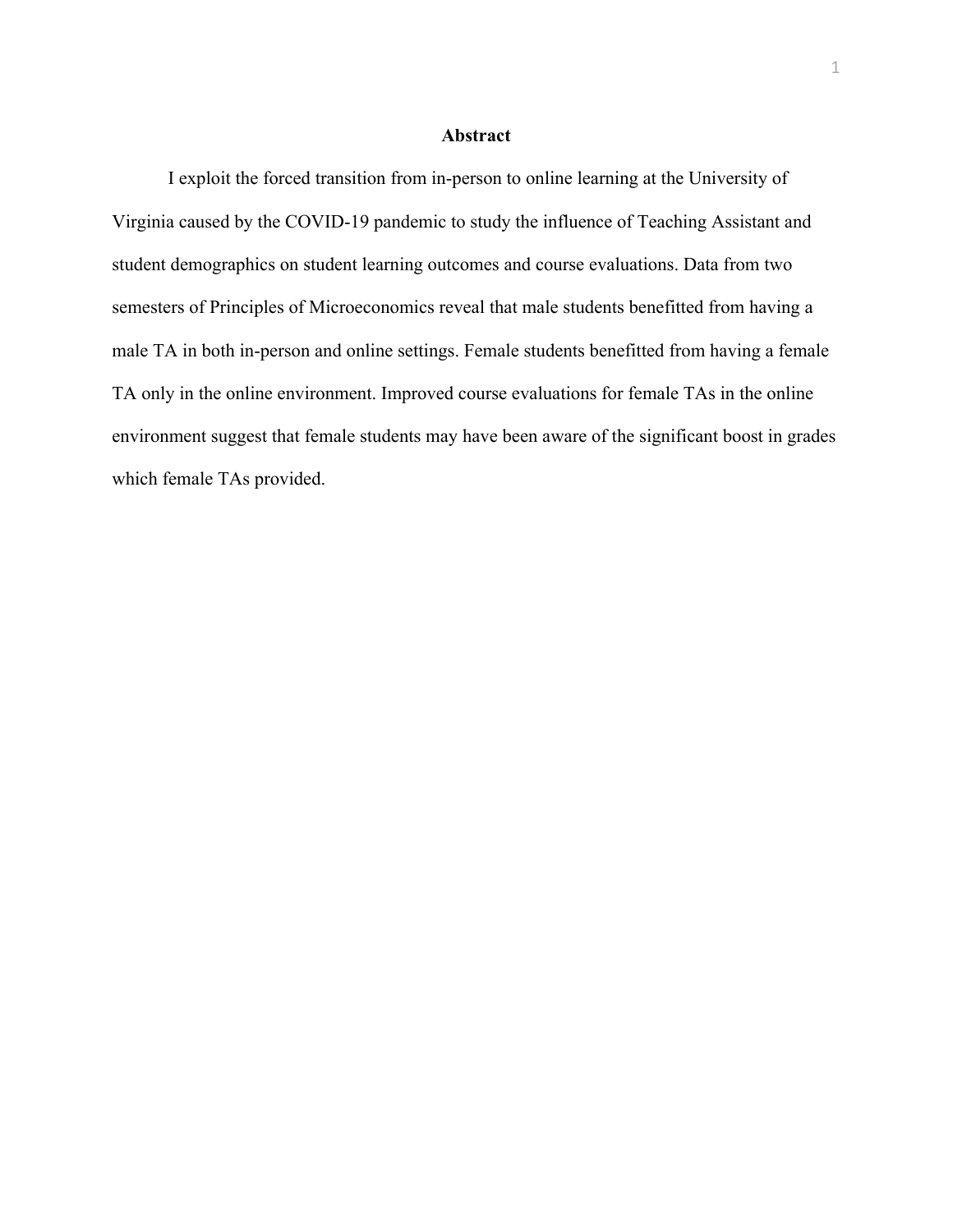#### **Acknowledgments**

I would like to thank my thesis advisor, Professor Kenneth G. Elzinga, and Daniel Harper for their guidance, encouragement, and feedback during the creation of this paper. Additionally, I would like to thank Professor Amalia Miller for her support and for including me in this program. Thank you to Annamarie Black for providing the data which made this project possible and to Professor William Johnson for his helpful comments. Finally, I am grateful to the DMP cohort for their motivation and to my family for their endless support.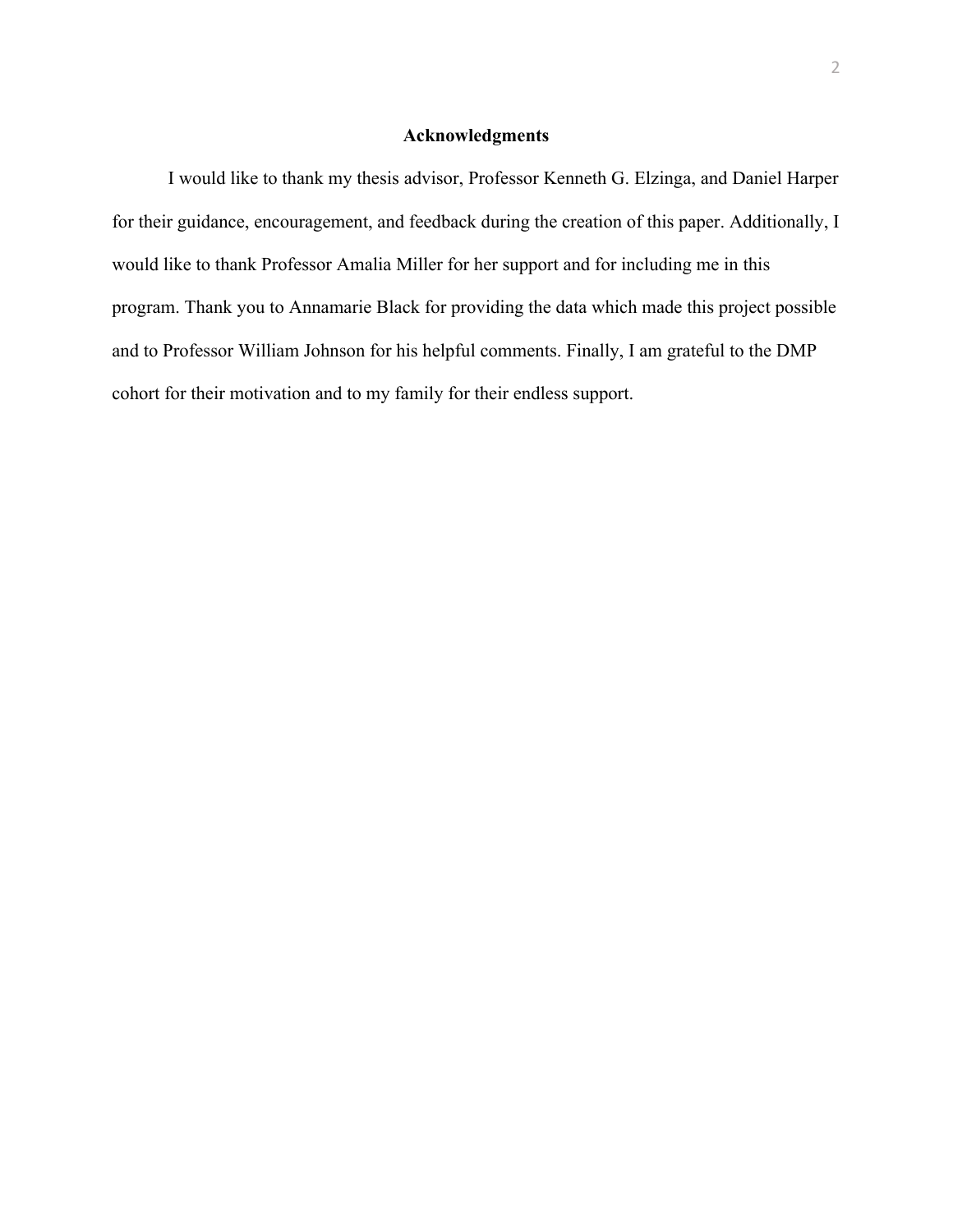### **Table of Contents**

- 1. Introduction
- 2. Literature Review: Online Education, Role Models, and Course Evaluations
	- 2.1: In-Person vs. Online Learning
	- 2.2: Role Model Influences
	- 2.3: Teaching Assistants
	- 2.4: Demographic Biases and Preferences in Course Evaluations
- 3. Data on Students, TAs, and Course Evaluations
	- 3.1: Student and TA Data
	- 3.2: Course Evaluation Data
	- 3.3: *Ceteribus Paribus* Met and Unmet
- 4. Methodology
	- 4.1: OLS Regression with Student Grades
	- 4.2: Feasible Generalized Least Squares (FGLS) Regression with Student Grades
	- 4.3: Insights from TA Course Evaluations
- 5. Results
	- 5.1: How Do Student and TA Characteristics Affect Grades?
	- 5.2: How Do Student and TA Interactions Affect Grades?
	- 5.3: How Do Student and TA Interactions Change Between In-Person and Online Learning?
	- 5.4: How Do Demographics Affect TA Course Evaluations?
- 6. Discussion of Role Models and Biases
- 7. Conclusion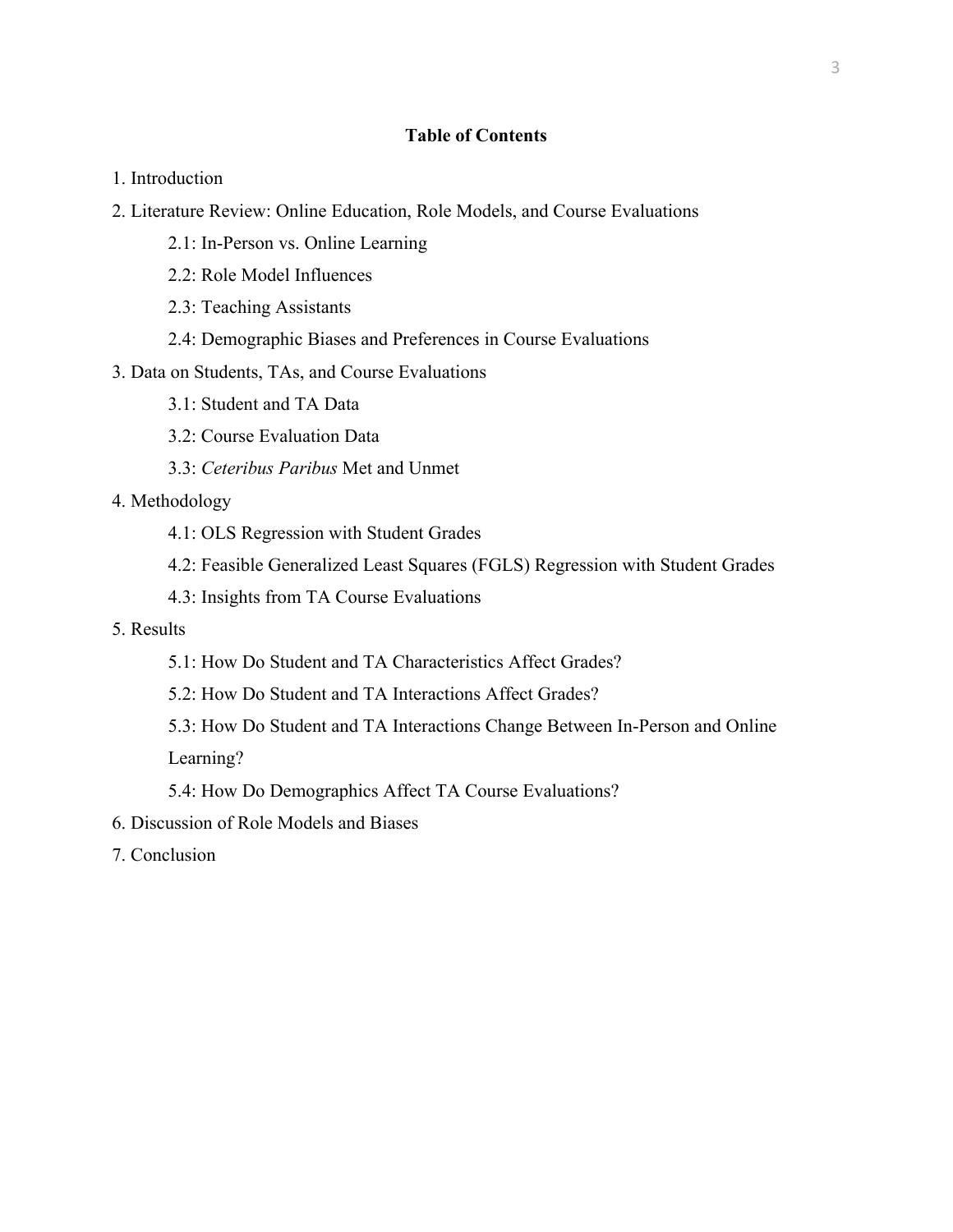#### **1. Introduction**

The COVID-19 pandemic caused many universities to convert from in-person to online modes of instruction, but the effect of these transitions on student learning outcomes and course evaluation responses is unclear. Some students perform better when taught by instructors and teaching assistants with similar demographics, but few studies have explored this in online environments. The instructional value of teaching assistants (TAs), who often interact with students more than professors in courses with large enrollments, is seldom studied despite their widespread use. I aim to shed light on the intersection of these topics— online education, demographics, and TAs— by analyzing two semesters of student- and TA- level data from Econ 2010, Principles of Microeconomics, at the University of Virginia (UVA).

I address two questions: First, how do interactions between student and TA demographics affect student outcomes for in-person versus online learning? Second, do TAs' demographic characteristics affect their teaching evaluations? Using OLS and FGLS regression, I find that males benefitted from having a male TA in both in-person and online settings, whereas females benefitted from having a female TA in only the online setting. The median course evaluation response for the question regarding amount learned increased for female TAs in online learning, while the distribution of genders in discussion sections remained unchanged between in-person and online learning. This suggests that female students were aware of the boost in grades which their female TA provided through a role model effect and adjusted their course evaluations in response.

Part 2 reviews literature related to these two questions; part 3 describes the dataset; part 4 describes the methodology of my analysis; part 5 provides the results; part 6 offers an interpretation; and part 7 concludes.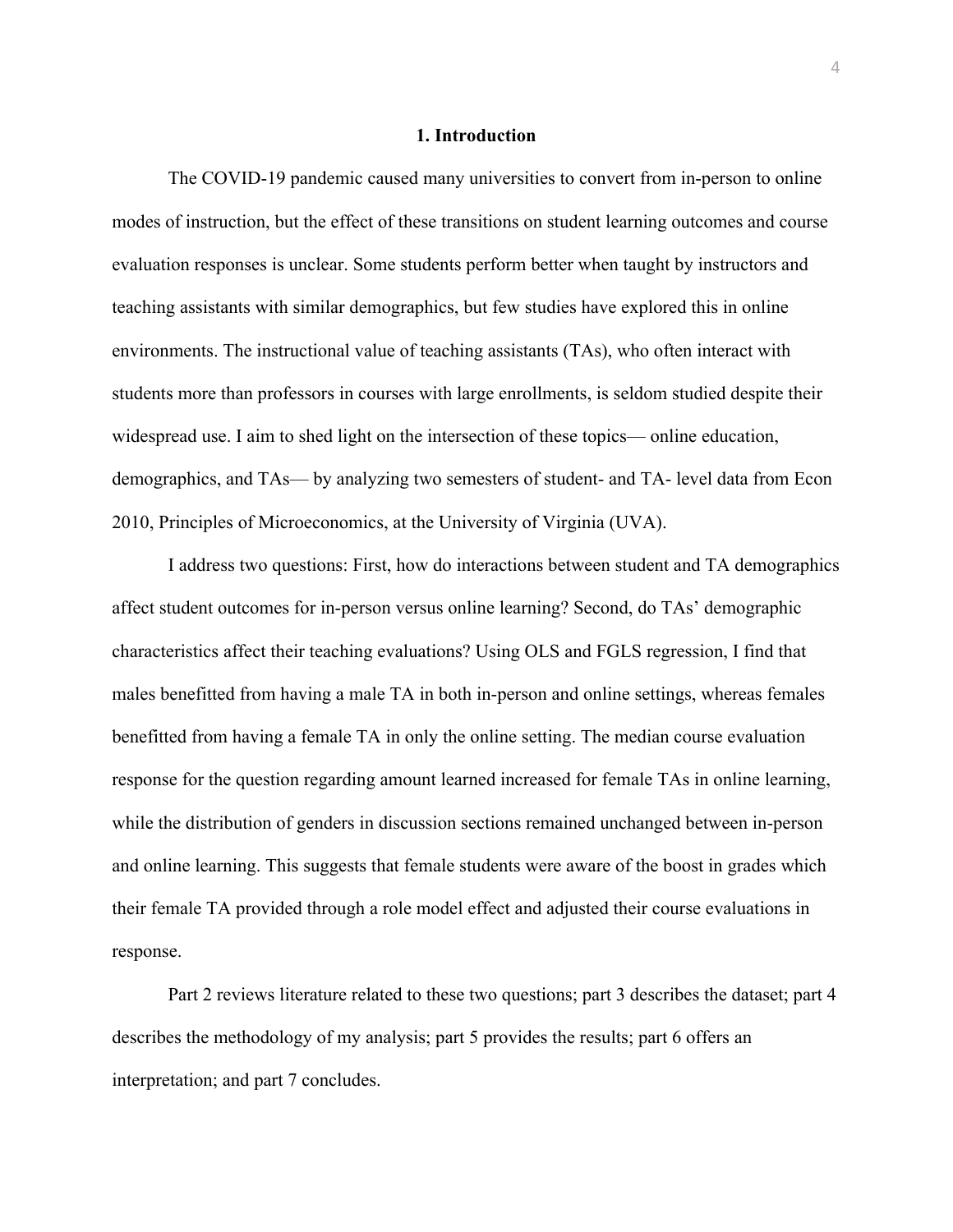## **2. Literature Review: Online Education, Role Models, and Course Evaluations 2.1: In-Person vs. Online Learning**

It is important to understand the effects on student learning outcomes of universities' transitions from in-person to online education during the COVID-19 pandemic. While earlier studies regarding course grades and completion rates yield conflicting results, research on the effects of COVID-19 suggests that online teaching style plays a large role in student success as measured by scores on multiple-choice exams in intermediate economics courses at four R1 universities (Orlov et al. 2020).

No significant differences in test scores were found in undergraduate classes in personal finance, environmental science, statistics, and management or in a graduate level biostatistics class when controls for gender, class, major, and GPA were included (Ary and Brune 2011; Daymont and Blau 2008; Paul and Jefferson 2019; Summers, Waigandt, and Whittaker 2005; Hoffman and Elmi 2020). In an earth science course, only one exam out of 16 had a significantly different average between the otherwise identical in-person and online versions of the class (Werhner 2010).

These studies suffer from selection bias because students were able to choose which version of the course they enrolled in and were not randomly assigned. Perhaps no significant differences were found because students tailored their preferred method of learning to those offered. Gratton-Lavoie and Stanley (2009) addressed selection bias in their analysis of a Principles of Microeconomics class and found that final exam scores still were not different between the in-person and online versions of the class.

In contrast, a 43-person experiment in a graduate level education course found a positive effect of online learning on test performance. However, a study of nearly 500,000 students in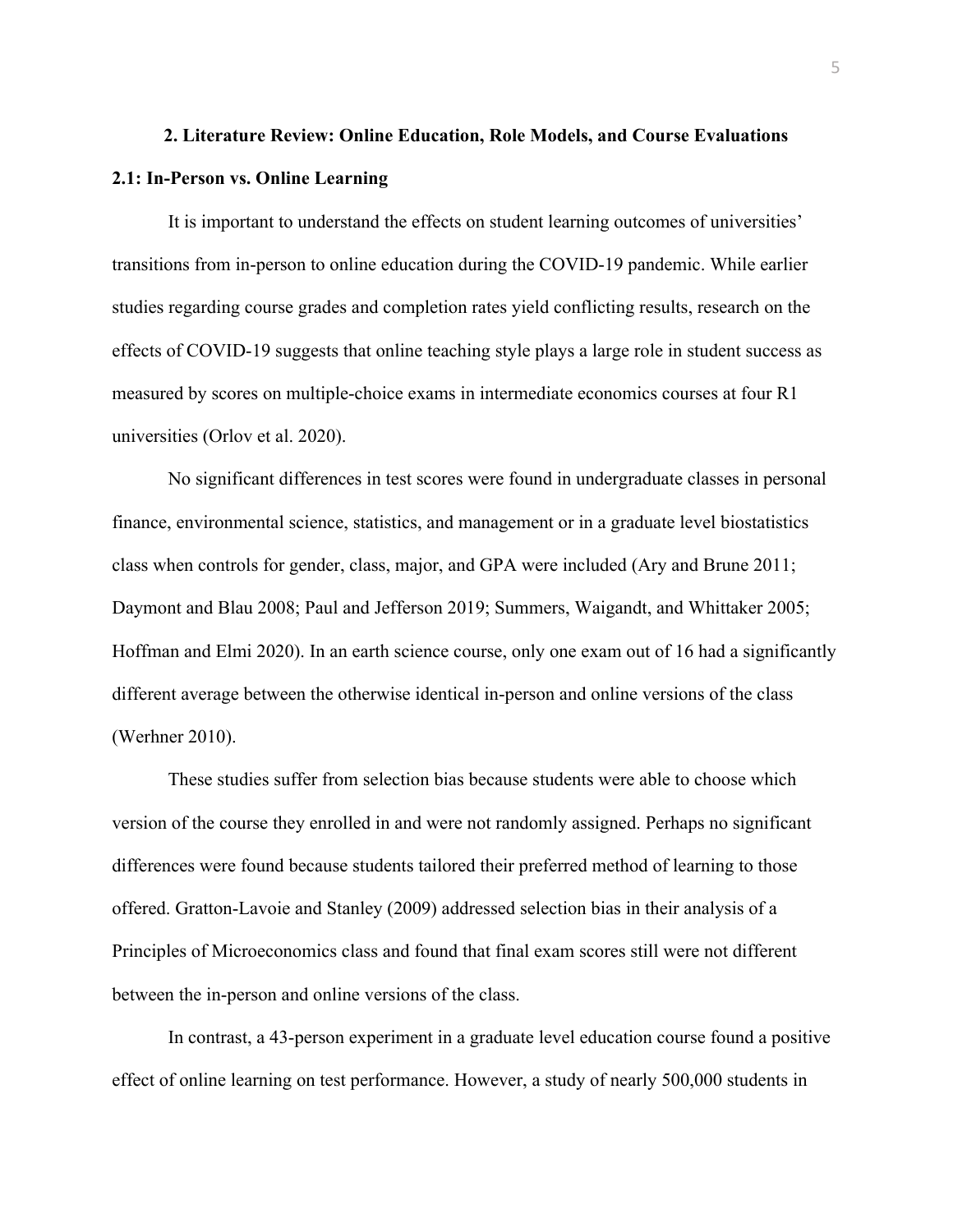community or technical colleges in Washington state found a negative effect of online learning on course grades (Xu and Jaggars 2013; Liu 2005). Among the 500,000 students, Black students, underclassmen, and males saw particularly large gaps between grades in online compared to inperson courses (Xu and Jaggars 2013). Coates et al. (2004) found that students in Principles of Microeconomics courses at three universities performed worse on exams when taught in the online compared to the in-person format. Finally, universities' transitions to online education during COVID-19 had overall negative effects on students' grades, but these decreases were significantly offset by instructors who had prior experience with online teaching or included opportunities for inter-student interaction online (Orlov et al. 2020).

Course completion rates could be an important gauge of learning because students most often cite being unhappy with their grade and not understanding the material as reasons for dropping out of a class (Dunwoody and Frank 1995). Neither course completion rates nor test scores were significantly different for students randomly assigned to an in-person or online version of a psychology class (Waschull 2001). Conversely, online programs at the New Jersey Institute of Technology had lower student retention rates than in-person courses (Hiltz 1997; Atchley, Wingenbach, and Akers 2013; Carr 2000). At a U.S. research university, 88.8 percent of students completed their coursework in the in-person version of a business course compared to 57.3 percent in the online version (Patterson and McFadden 2009). Where significant results exist regarding course completion, online courses have lower completion rates than in-person courses. These studies, apart from Waschull (2001), suffer from the endogenous nature of online learning since students were able to choose the mode of learning.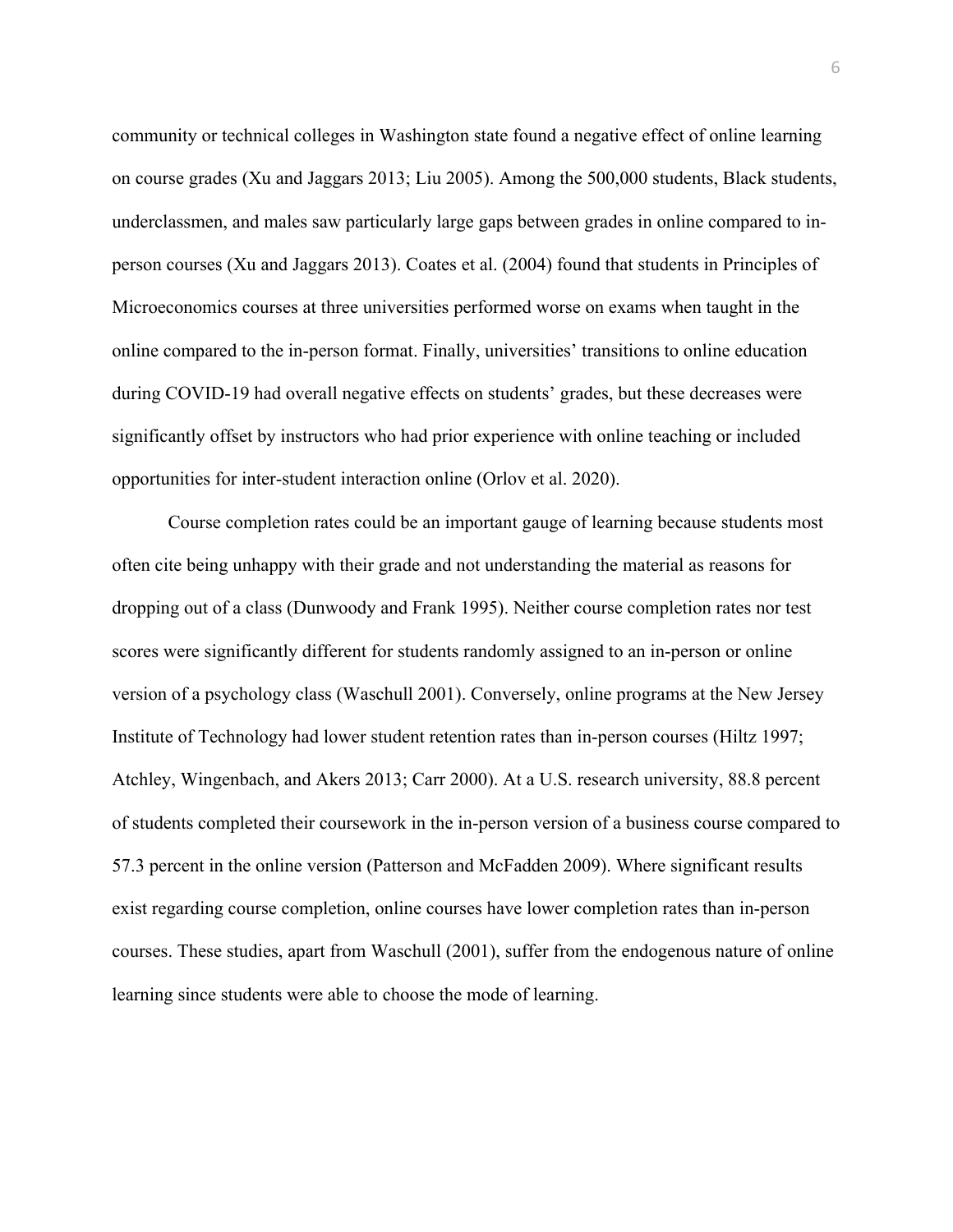#### **2.2: Role Model Influences**

Role models "(a) show us how to perform a skill and achieve a goal — they are behavioral models; (b) show us that a goal is attainable — they are representations of the possible, and (c) make a goal desirable — they are inspirations" (Morgenroth, Ryan, and Peters 2015). Undergraduate economics TAs fulfill all of these criteria. They show younger students that to achieve the position of TA, a student must do well in Principles classes. They show that undergraduates can attain this position of authority and status; and they make the position desirable either by their behavior or simply because experience as a TA offers a valuable line on a résumé and talking point during an interview. Some students respect a TA and envision themselves becoming one should they do well in their coursework.

It is possible that students perform better in classes with or simply prefer to be taught by professors and TAs they identify with in race or gender. An analysis of Tennessee's Student/Teacher Achievement Ratio program found that Black students in kindergarten through third grade with a Black teacher were 7% more likely to go to college and 13% more likely to graduate from high school than those without a Black teacher (Gershenson et al. 2018). These role model effects appear to benefit children of middle school age as well. A two-year study of 12-14 year old students showed that adolescents with at least one role model they identified with in race or gender reported being more active in academic pursuits and showed higher test scores than those without said role model (Zirkel 2002). Dee (2007) studied the role of same sex teacher-student dynamics among 8th graders from the National Education Longitudinal Survey of 1988 and found large, significant effects in a variety of areas: girls with a female science teacher were half as likely to say that science was not important for their future compared to those with a male teacher, and the overall effect of being taught by an opposite sex teacher was a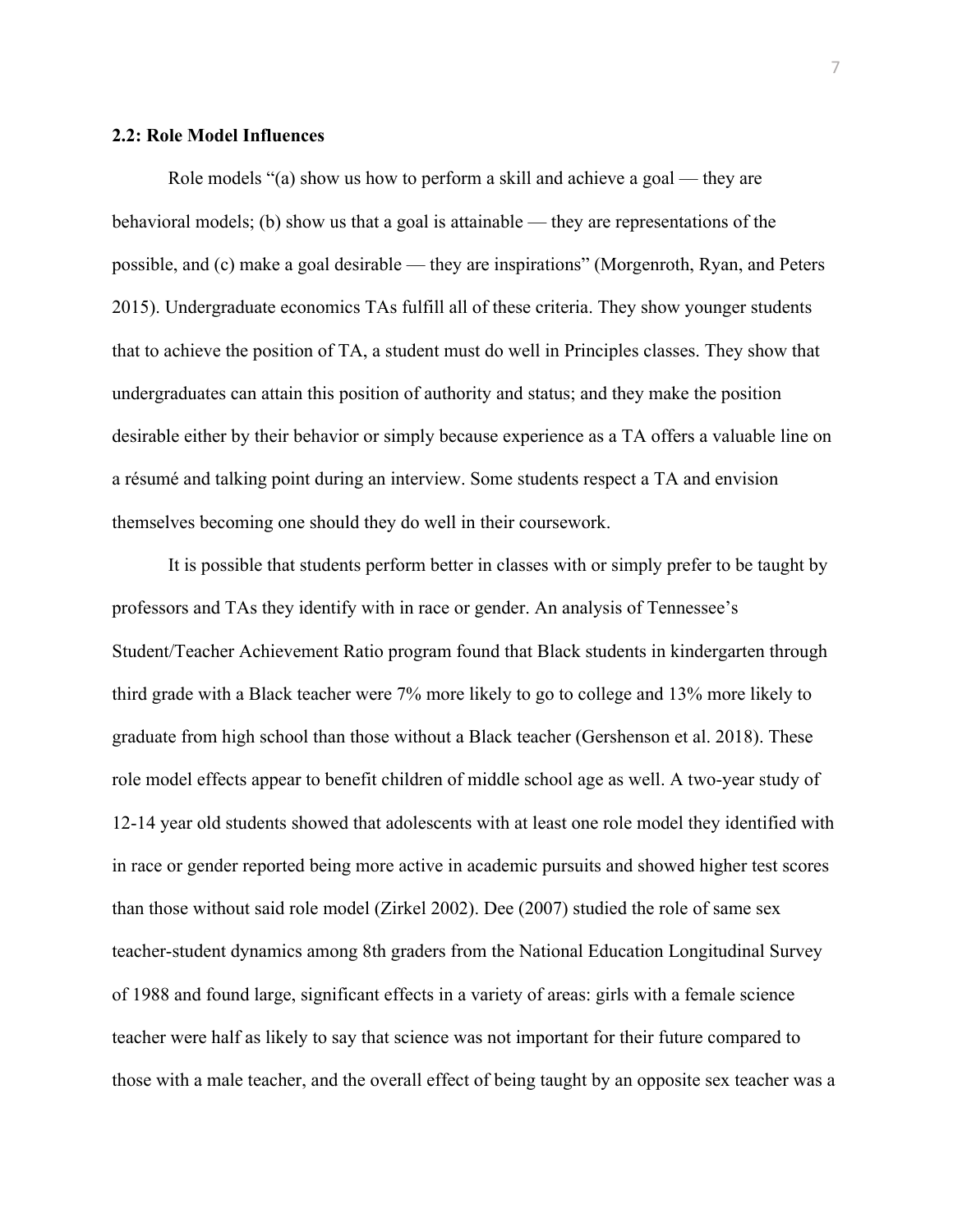significant decrease in test scores by 0.042 standard deviations. Role model effects may be stronger for historically underrepresented populations; two experimental studies of college students showed that female students rated female role models more highly than male role models, whereas male students did not show a difference between in ratings according to sex (Lockwood 2006).

Whether or not these role model effects extend into college is unclear. Even if college students are able to identify a demographically similar role model, this may not lead to an enhanced female collegiate experience since faculty gender has been shown to have no effect on whether or not female students continue in their studies of economics (Robb and Robb 1999). In contrast, Rask and Bailey (2002) found that the proportion of classes in a certain major which a student takes with professors who are similar in sex or race has a significant and positive effect on the probability that a student declares said major. This effect has been supported experimentally, where female students in introductory economics courses who were exposed to females who majored in economics at the same university were 8 percentage points more likely to major in economics (Porter and Serra 2020). Female graduate student placements were not tied to the presence of a female role model in graduate school, such as a female professor or thesis advisor (Neumark and Gardecki 1998).

#### **2.3: Teaching Assistants**

While the role model effect from professors is uncertain, there is evidence that TA demographics exhibit an influence on students' performance. Female TAs in a Principles course had a positive, significant effect on the grades of the best performing students in their discussion sections (Hastedt 2008). A study at a university in California revealed that students in economics classes who are paired with TAs of the same race (grouped by Asian and non-Asian) attended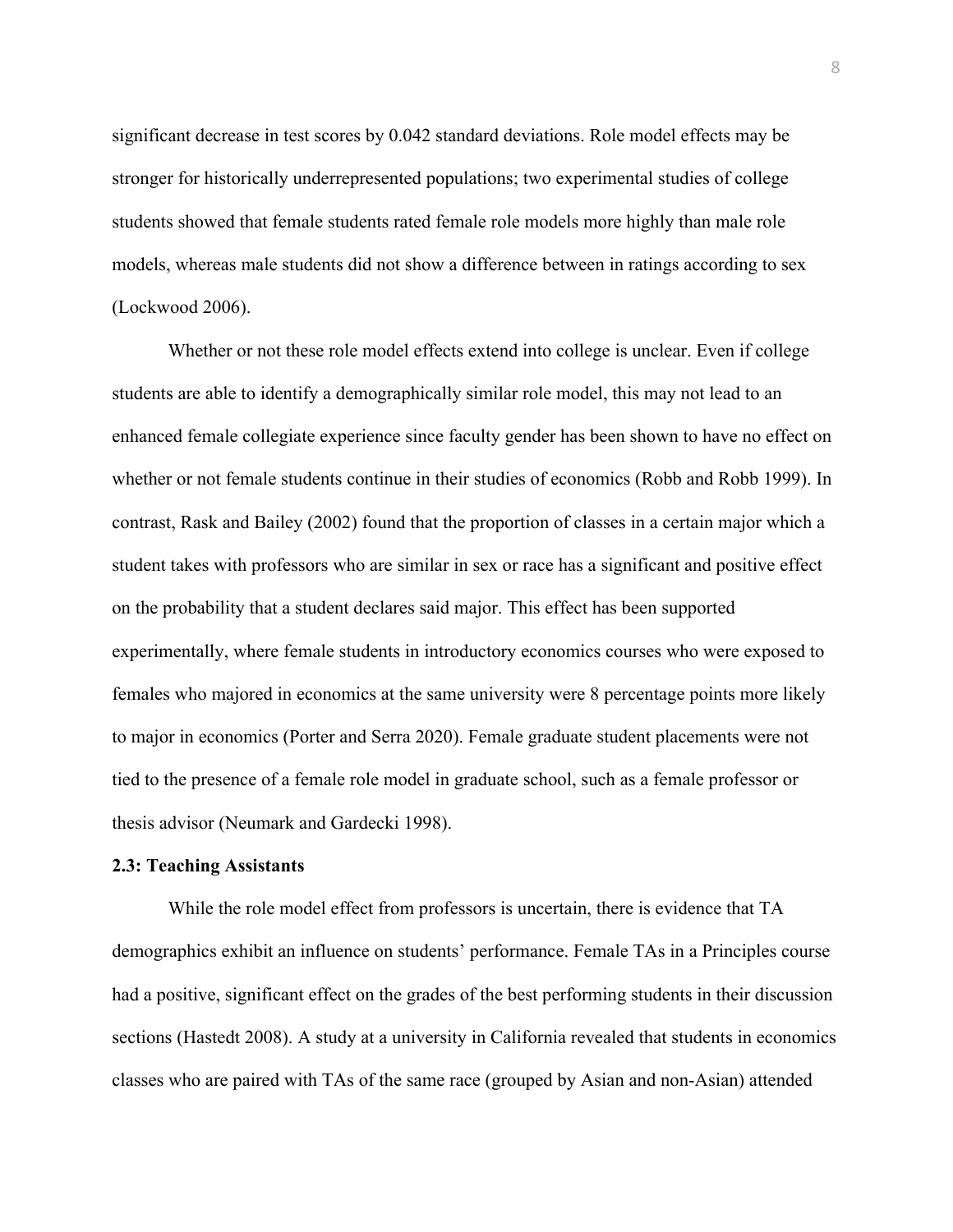TA office hours more frequently, performed better on exams, were more likely to enroll in further economics classes, and major in economics. The authors of this study attributed their results to a role model effect— students may respond better to TAs' teaching styles when the TA matches their race (Lusher, Campbell, and Carrell 2018).

#### **2.4: Demographic Biases and Preferences in Course Evaluations**

Evidence of demographic biases in collegiate course evaluations have been documented in observational and experimental settings. At the University of Oregon, a study of six years of course evaluations found that female instructors received evaluations an average of 0.0578 points lower than male colleagues (Marcham et al. 2020), and a study at another major university found that male professors received significantly higher evaluations related to competence and effectiveness compared to female professors (Sidanius and Crane 1989; Andersen and Miller 1997). Boring (2017) found that males have an expected probability of receiving an "Excellent" leadership score 55% higher than female colleagues. In an experimental setting, male professors were rated higher on dimensions of instructor-group interaction, instructor-individual student interactions, dynamism/enthusiasm, and overall than female professors (Basow, Codos, and Martin 2013). Although the focus of bias has been on gender, discrepancies in evaluations extend to race as well. Anonymous instructor evaluations on RateMyProfessor.com were found to rate non-white faculty members lower on evaluations of overall quality, helpfulness, and clarity and higher on evaluations of ease than white professors (Reid 2010).

These findings are further broken down by looking at the gender and race of the students completing the evaluations, although these studies present conflicting results. A same-sex bias has been documented where female students rated female professors higher than male professors while male students did not exhibit any significant differences in their ratings of professors of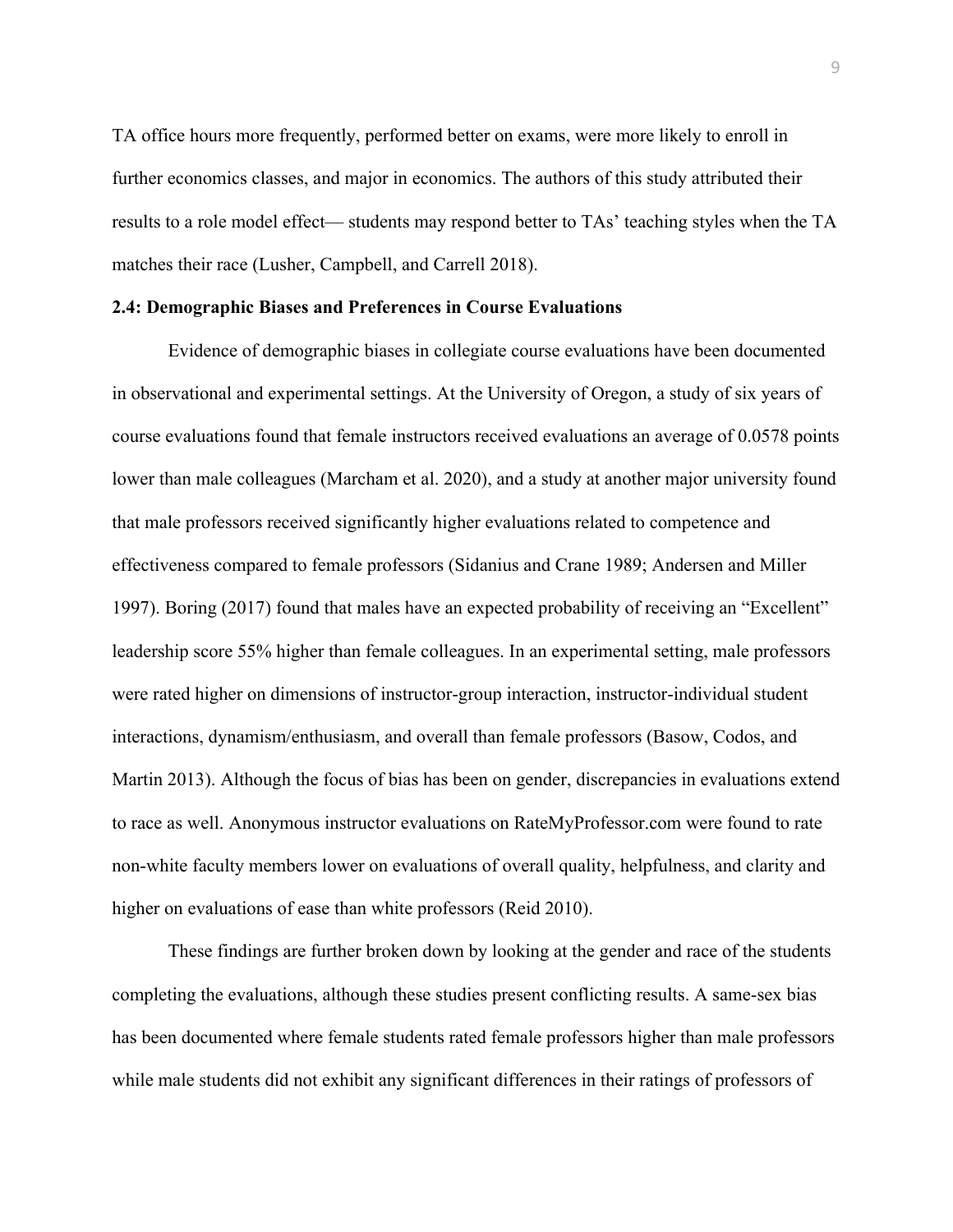different sexes (Bachen, McLoughlin, and Garcia 1999). But same-sex bias for males has been documented in other studies, where males rate male professors higher than female professors on measures of leadership ability by an average of .35 points on a four-point scale (Boring 2017).

Mengel, Sauermann, and Zölitz (2019) found that male students rated female professors one-fifth of a standard deviation lower than male professors and female students rated female professors one-fourteenth of a standard deviation lower than male professors. Latino students rated white female professors as more capable than Latino and white male professors; compared to Latino students, African American students rated white female professors as less capable (Anderson and Smith 2005). In an experimental setting in South Africa, Black students rated Black lecturers lower than white lecturers (Chisadza, Nicholls, and Yitbarek 2019).

Although there is conflicting evidence in the direction of some of these effects, the takeaway is that some students, consciously or unconsciously, take the sex and race of their professor into account when filling out course evaluations. This is particularly salient because course evaluations generally affect faculty promotions and tenure decisions.

#### **3. Data on Students, TAs, and Course Evaluations**

#### **3.1: Student and TA Data**

Two rich datasets were gathered on student and TA performance and demographics from the UVA Student Information System (SIS)— one for Fall 2019 and one for Fall 2020. Data on students include each student's academic year, major(s), minor(s), Econ 2010 class section, official Econ 2010 final letter grade, grading basis, cumulative GPA, Virginia residency status, age, gender, and ethnicity. TA demographic information includes academic year, major(s), minor(s), gender, and ethnicity. Both graduate and undergraduate students can serve as TAs; around 70% of TAs are undergraduate students.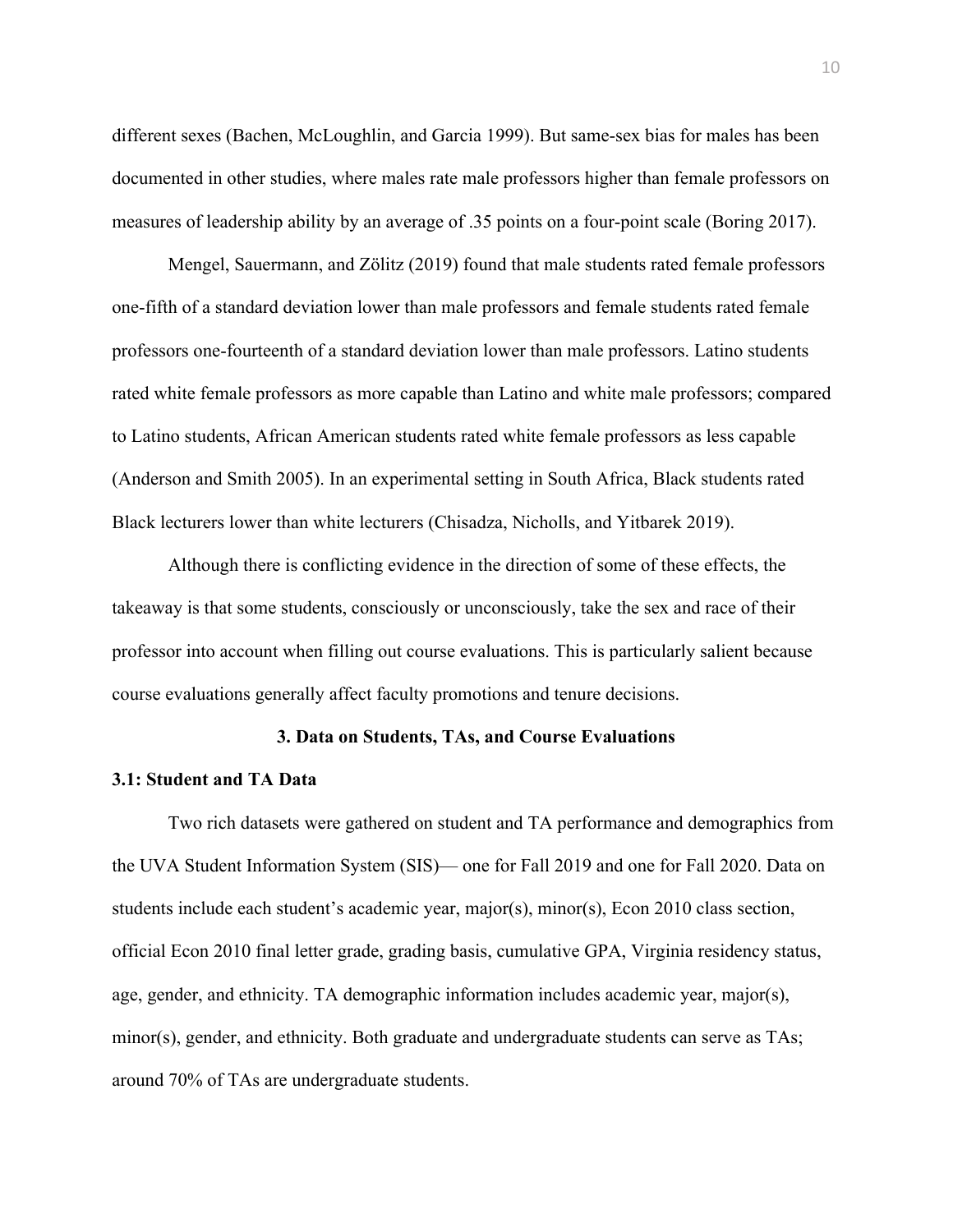Student demographic data were then matched to official Econ 2010 grading spreadsheets, updated by a student's TA throughout the course. This dataset includes scores on the first and second midterms and final exam, the number of points earned through their discussion section, and the number of iClicker points students received from questions during lectures.

Lastly, student performance on the math section of the SAT or ACT were matched to each observation. The majority of students took the SAT, and so ACT scores were converted into SAT equivalents. Forty-three students did not have data on standardized test scores; these students were excluded from the study. Even though each student's cumulative GPA is controlled for, in prior research on introductory economics courses and grades, SAT scores have been shown to provide a useful and necessary control (Ballard and Johnson 2004; Coates et al. 2004).

Because of COVID-19, UVA offered students the option to take their courses on a Credit/General Credit/No Credit grading scheme (a letter grade of a C or above received Credit, D- through C- received General Credit, F received No Credit) instead of the typical letter grading scheme (A through F). In 2020, 18% of students chose the C/GC/NC scheme. To avoid complications of the introduction of the new grading scheme and to avoid using student letter grades, which are in part determined by the curve set at the end of the course, I calculate each student's final numeric grade based on each student's scores in the grading spreadsheets. I omit the number of points awarded to a student from the student's TA to exclude TA favoritism towards any students if present. Students' grades are weighted according to the syllabi.

These student and TA data include sensitive information and were collected with the permission of the UVA Institutional Review Board. To prevent any biases or revelation of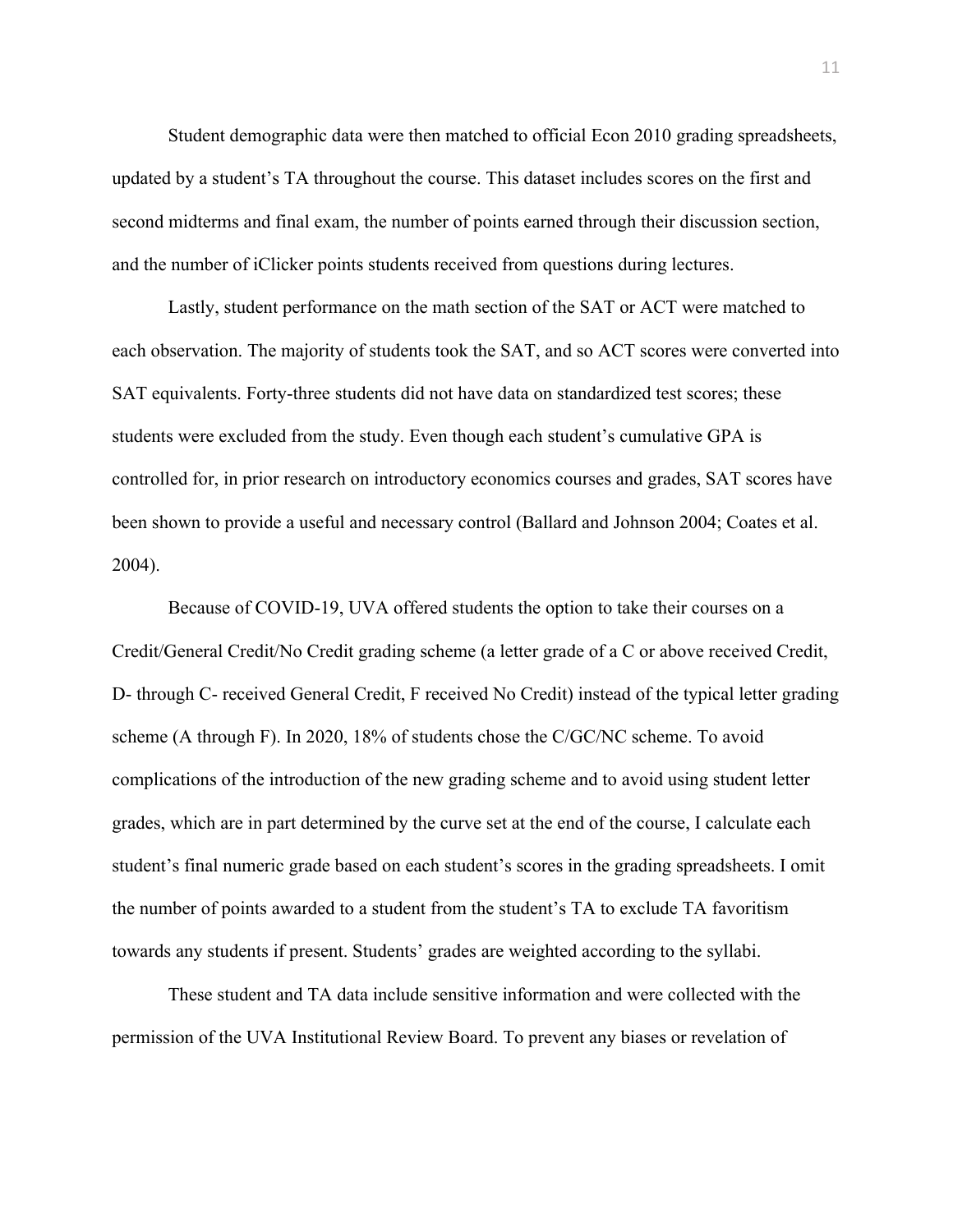private information, all names and identifiers were removed and replaced with a randomly generated study ID. Table 1 shows descriptive statistics.

#### **3.2: Course Evaluation Data**

To maintain student trust and willingness to provide unfiltered answers on course evaluations, student-level course evaluations were unable to be acquired. Instead, I analyze TAlevel course evaluations. In the Fall 2019 and Fall 2020 course evaluations, each question is listed with the number of students who chose each answer. For example, included with the question "The average number of hours per week that I spent outside of class preparing for Econ 2010 was:" are the number of students who answered, "less than 1 hour", "1-3 hours", "4-6 hours", and so on. This allows for analysis of the distribution of answers across TAs and across years. The questions and answer choices are seen in Tables 2 and 3.

#### **3.3:** *Ceteribus Paribus* **Met and Unmet**

Econ 2010 was remarkably consistent between Fall 2019 and Fall 2020. The same professor, Kenneth G. Elzinga, taught the course in both years. Mr. Elzinga has taught Econ 2010 to large audiences for over fifty years. Not only does this mean that his quality of teaching is very high, but it also minimizes the likelihood of a substantial difference in teaching quality between these two semesters. In both semesters, Econ 2010 had two sections, followed the same readings from the same edition of the same textbook, had the same format of discussion sections, had two short-answer midterms and a multiple choice final, had the same Head TA, was offered through the College of Arts and Sciences, had the same number of lectures, and had the same grading scheme. This grading scheme, dubbed "Dutch Knockout", renders a student's final grade the higher of two options: the regular weighted average grade in the class from the midterms, final exam, discussion section, and iClicker points, or only the student's final exam grade.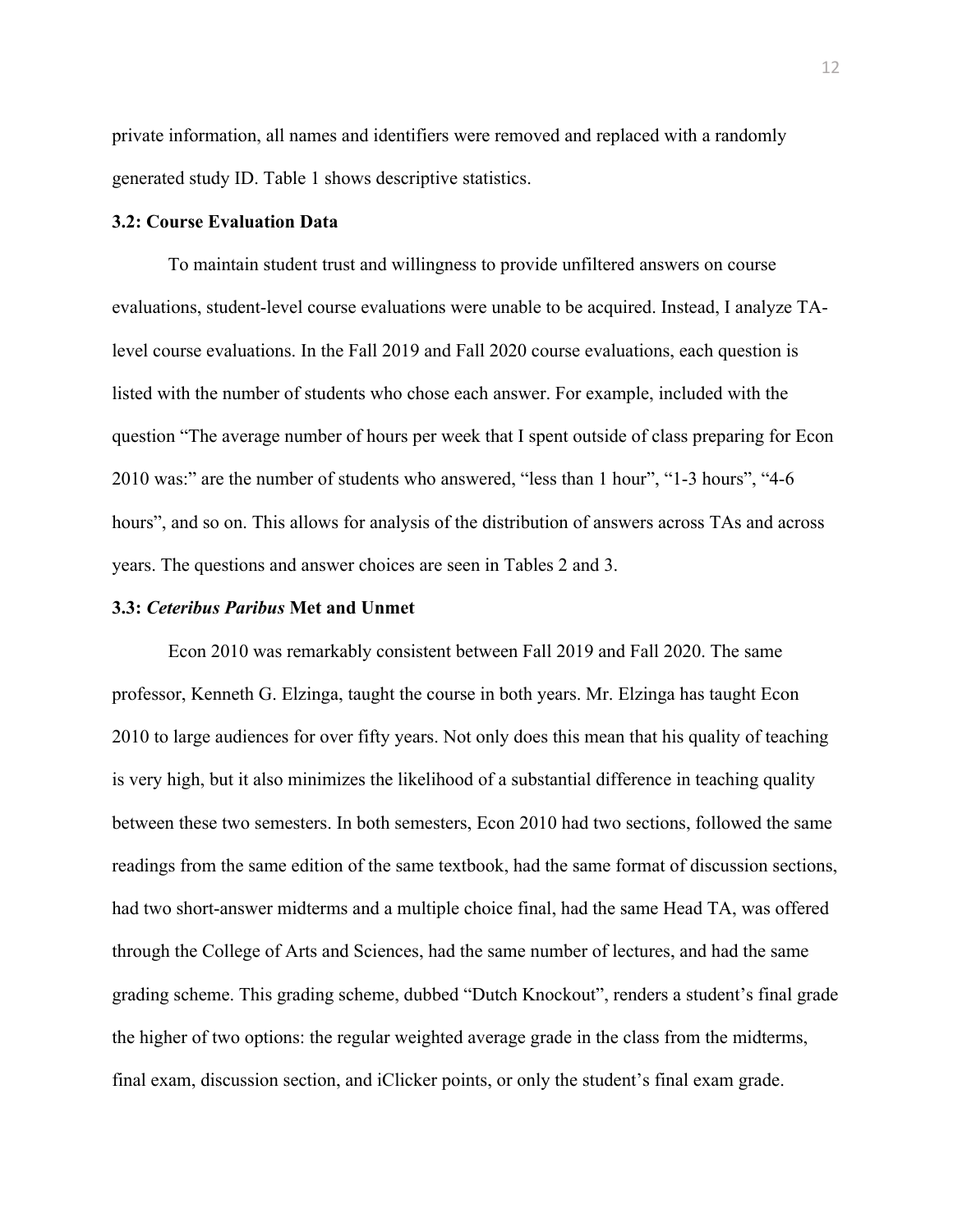Discussion sections met synchronously in both semesters, though the Fall 2019 discussions met in-person whereas the Fall 2020 discussions met online.

Differences do exist between Fall 2019 and Fall 2020. Unlike in Fall 2019, students did not have a Fall Break in 2020. Fall 2019 in-person courses met, of course, synchronously, whereas the Fall 2020 version of Econ 2010 met asynchronously via lecture recordings posted online. Students had three days to watch a lecture after it was posted, and these professionally recorded lectures were made available to students at the end of the semester for review in preparation for the final exam. Finally, mid-lecture iClicker questions were replaced with end-oflecture quizzes in Fall 2020. Fourteen of the 75 questions on the final exam differed between the two semesters. Both exams were proctored, and the three confirmed cases of cheating were removed from the dataset.

One might be concerned with the significant difference between the average GPA of students across years seen in Table 1. However, this should not change the interpretation of rolemodel effects. Given that the average GPA of both male and female students increased by similar amounts between years, we would expect grades in Econ 2010 to increase for all students equally, regardless of TA-student gender interactions. This does not turn out to be the case.

Additionally, there are two possible explanations for the increase in GPA not related to "smarts." First, students in Fall 2020 had the opportunity to choose the C/GC/NC option for any of their classes up to ten weeks into the semester, when they may have a reasonable assessment of their final grades. Changing those classes where students believe they will do poorly from graded to C/GC/NC would likely increase their GPA (current GPA data were collected in Spring 2021). Second, because Econ 2010 is populated largely by first-years, many of whom have not "found their major" yet, they may be taking classes which they find particularly difficult. Indeed,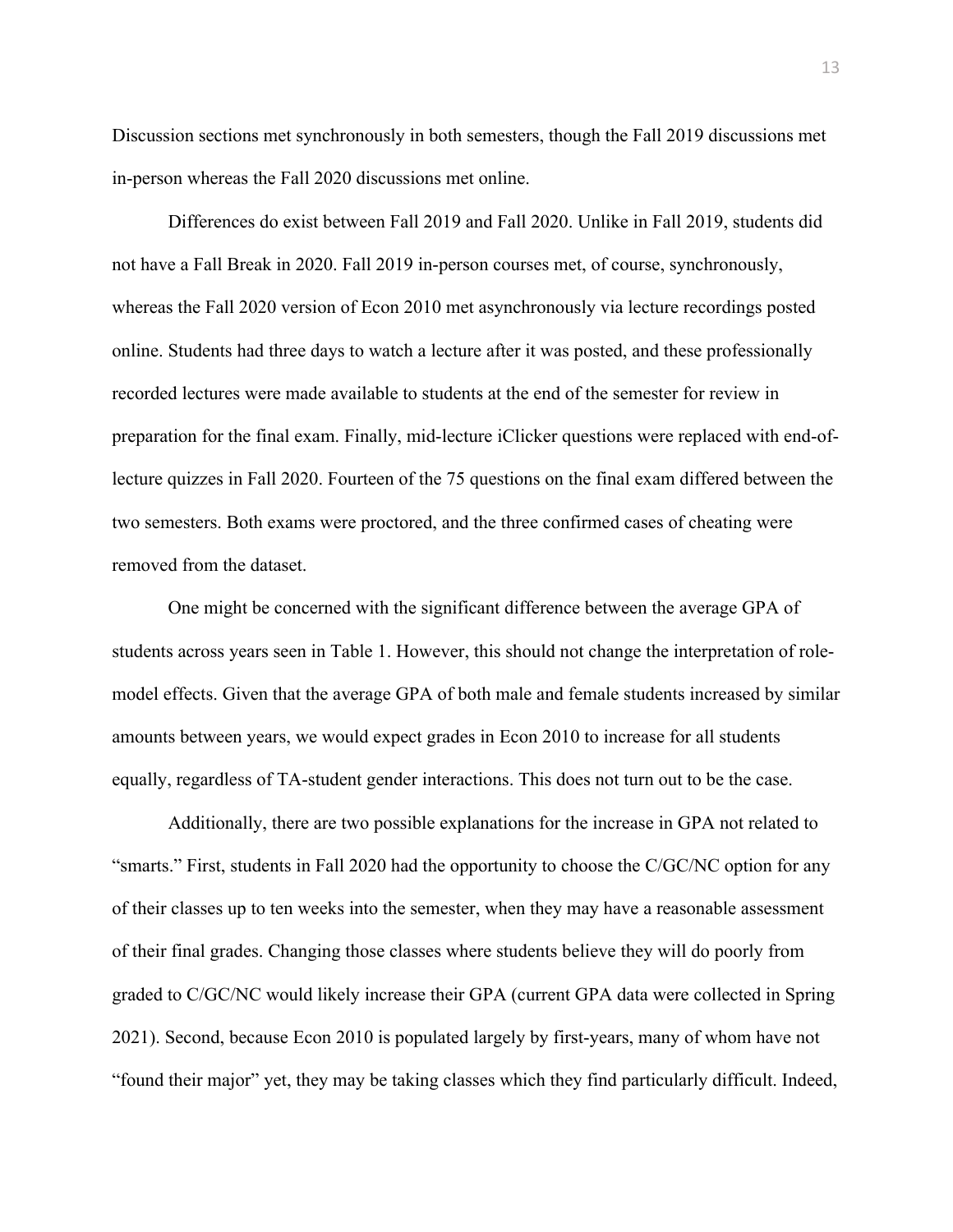second semester GPAs tend to be the lowest in a college student's education (Grove and Wasserman 2004).

Prior research on the effect of online courses on student learning outcomes have suffered from non-random student selection bias, found to incorrectly estimate effects in OLS (Olitsky and Cosgrove 2014). The COVID-19 pandemic, however, solved this problem in that students no longer had a choice between an in-person and an online course. This introduces a new problem: did students non-randomly withdraw from UVA prior to the Fall 2020 semester? Although data on students who withdrew from UVA prior to the Fall 2020 semester are unavailable, I analyze the frequencies of race and gender among the 20 students who withdrew from the class over the course of the Fall 2020 semester. I find that neither the gender nor the racial distribution of those students who withdrew deviates from the class's distribution.

Course evaluations faced changes in delivery provider and content between the two semesters. While both semesters' course evaluations were online, the website which hosted them changed. Presumably, the different platform would not influence students' responses. A change of potential concern is that the number of questions decreased from 33 to 16. Only four questions remain comparable between the two course evaluations (see Table 2). The reduction in the number of questions may have caused some students to spend more time reading and answering questions on the 2020 course evaluation than was the case in 2019, leading to more thoughtful responses.

One final concern regarding course evaluations independent of time is the students' understanding of who is being evaluated. It is clear that in some TA evaluations, students were accidentally evaluating Mr. Elzinga and not their TA, despite being able to fill out a separate course evaluation for Mr. Elzinga. There is no reason to believe that these mistakes would not be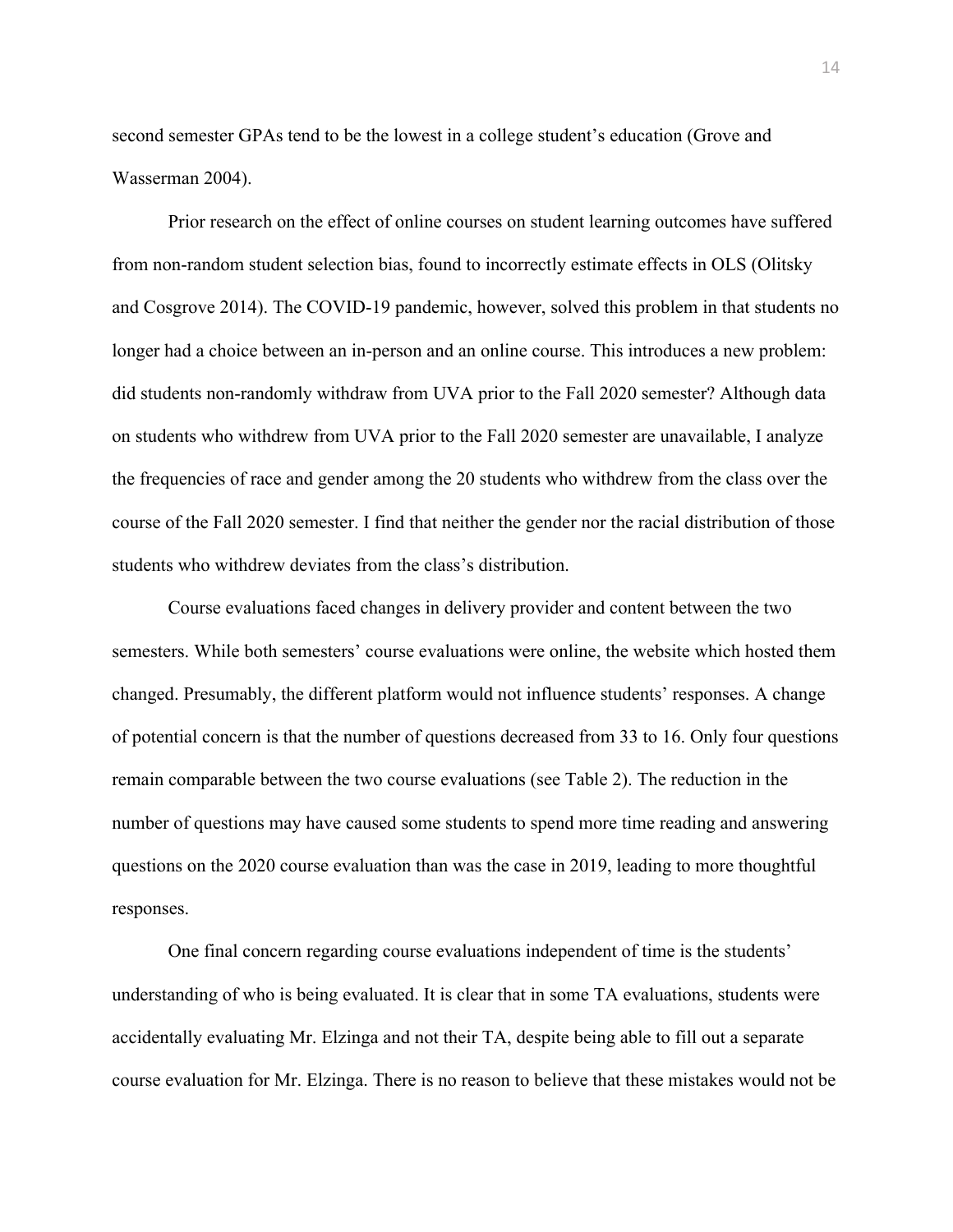randomly distributed throughout the TA evaluations, particularly across any metric included in this research, so this should not bias results.

#### **4. Methodology**

#### **4.1: OLS Regression with Student Grades**

The model used to understand the role of the TA includes more interaction terms with each successive specification. I begin with a simple model of student performance. I first estimate the OLS model as follows:

 $Grade_i = \beta_0 + \beta_1 GPA_i + \beta_2 SAT_i + \beta_3 Online semester_i + \beta_4 VAREsident_i + \beta_5 Class_i +$  $\beta_6$ GraduateT $A_i + \beta_7$ Female<sub>i</sub> +  $\beta_8$ Ethnicity<sub>i</sub> +  $\beta_9$ FemaleT $A_i + \beta_{10}$ TAEthnicity<sub>i</sub> (1)

where i denotes each student. The coefficient  $\beta_3$  provides insight into the overall effect of online learning on student grades, while the coefficients on TA demographics begin to provide insight into the role of TAs. To contribute to literature regarding historically underrepresented groups in higher education, I also replace the Ethnicity variables with a binary Underrepresented Minority (URM) variable, which is equal to 0 if a student or TA is white or Asian and is equal to 1 if a student or TA is Black or African American, Hispanic, or Multi-Race, similar to Lusher, Campbell, and Carrell (2018).

*OnlineSemester<sub>i</sub>* is equal to 0 for Fall 2019 and 1 for Fall 2020. *Class<sub>i</sub>* is a categorical variable equal to 0 for freshmen, 1 for sophomores, 2 for juniors, and 3 for seniors. GraduateT $A_i$  is equal to 0 if a student's TA is an undergraduate student and 1 if the TA is a graduate student. Female<sub>i</sub> and FemaleTA<sub>i</sub> are equal to 0 if a student or student's TA is male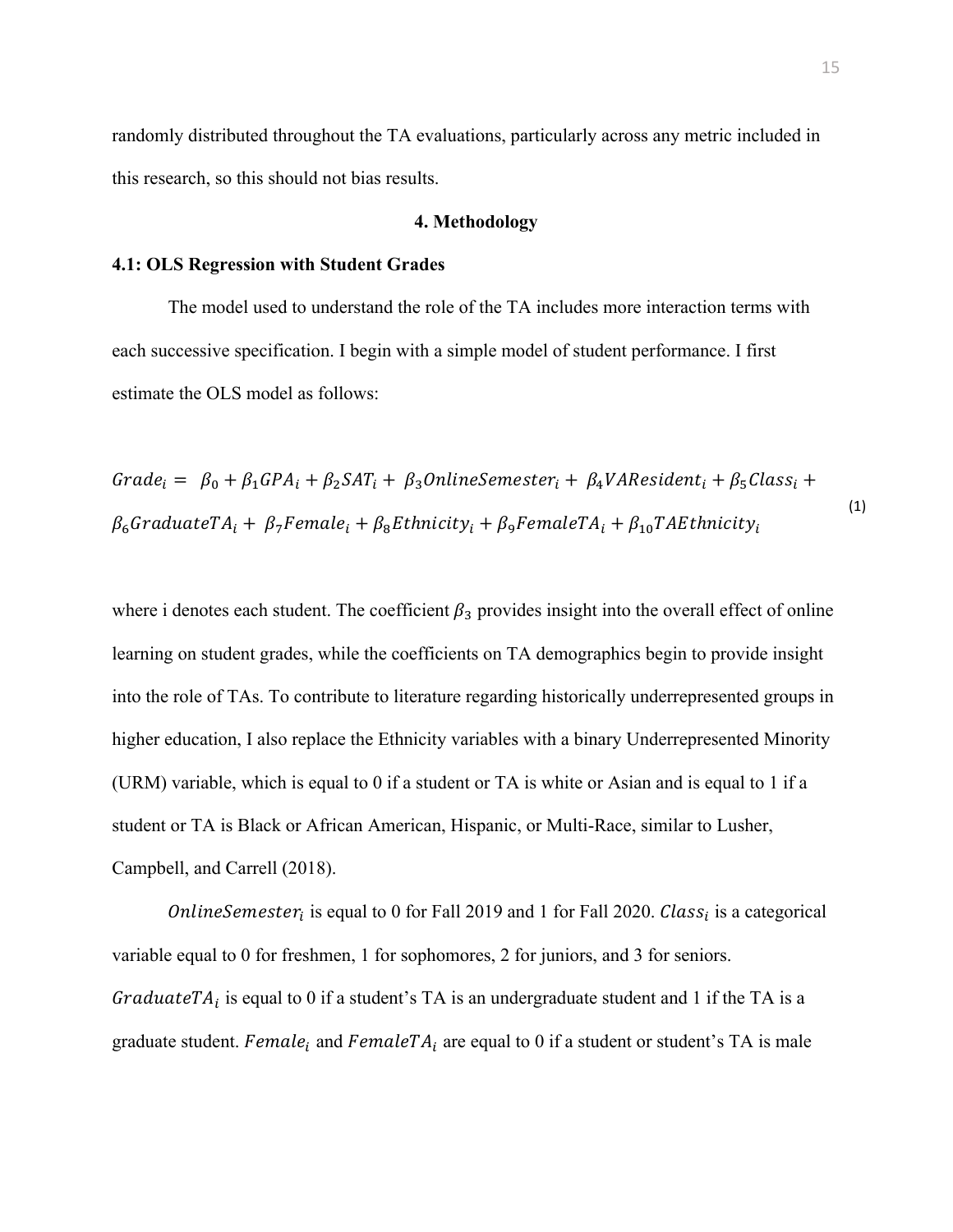and are equal to 1 if a student or student's TA is female, respectively. *Ethnicity<sub>i</sub>* and TAEthnicity<sub>i</sub> are categorical variables for a student's or TA's ethnicity, respectively.

The second model aims to answer the question of TA role model effects in both in-person and online learning environments. In this model, I include interactions between student and TA demographics.

$$
Grade_i = \beta_0 + \beta_1 GPA_i + \beta_2 SAT_i + \beta_3 Online semester_i + \beta_4 VirginiaResident_i +
$$
  
\n
$$
\beta_5 Class_i + \beta_6 GradientTA_i + \beta_7 Female_i + \beta_8 FemaleTA_i + \beta_9 URM_i + \beta_{10} URMTA_i +
$$
  
\n
$$
\beta_{11} Female_i * FemaleTA_i + \beta_{12} StudentURM_i * URMTA_i
$$
\n(2)

This model allows us to observe if female students benefitted from having a female TA through coefficients  $\beta_8 + \beta_{11}$  and if URM students benefitted from having a URM TA through coefficients  $\beta_{10} + \beta_{12}$ .

The final specification puts in its crosshairs the crux of this paper: Did students in inperson or online learning benefit more from having a TA of similar demographics? Here, I add to the model an interaction between  $Year_i$  and the final two terms of the previous model to separate the effects of student role models between in-person and online learning:

$$
Grade_{i} = \beta_{0} + \beta_{1} GPA_{i} + \beta_{2} SAT_{i} + \beta_{3} Year_{i} + \beta_{4} Residency_{i} + \beta_{5} Class_{i} +
$$
\n
$$
\beta_{6} GraduateTA_{i} + \beta_{7} Female_{i} + \beta_{8} FemaleTA_{i} + \beta_{9} StudentURN_{i} + \beta_{10} URMTA_{i} +
$$
\n
$$
\beta_{11} GraduateTA_{i} * Year_{i} + \beta_{12} Female_{i} * FemaleTA_{i} + \beta_{13} Female_{i} * Year_{i} +
$$
\n
$$
\beta_{14} FemaleTA_{i} * Year_{i} + \beta_{15} URM_{i} * URMTA_{i} + \beta_{16} URM_{i} * Year_{i} + \beta_{17} URMTA_{i} * Year_{i} +
$$
\n
$$
\beta_{18} Female_{i} * FemaleTA_{i} * Year_{i} + \beta_{19} StudentURN_{i} * URMTA_{i} * Year_{i}
$$
\n(3)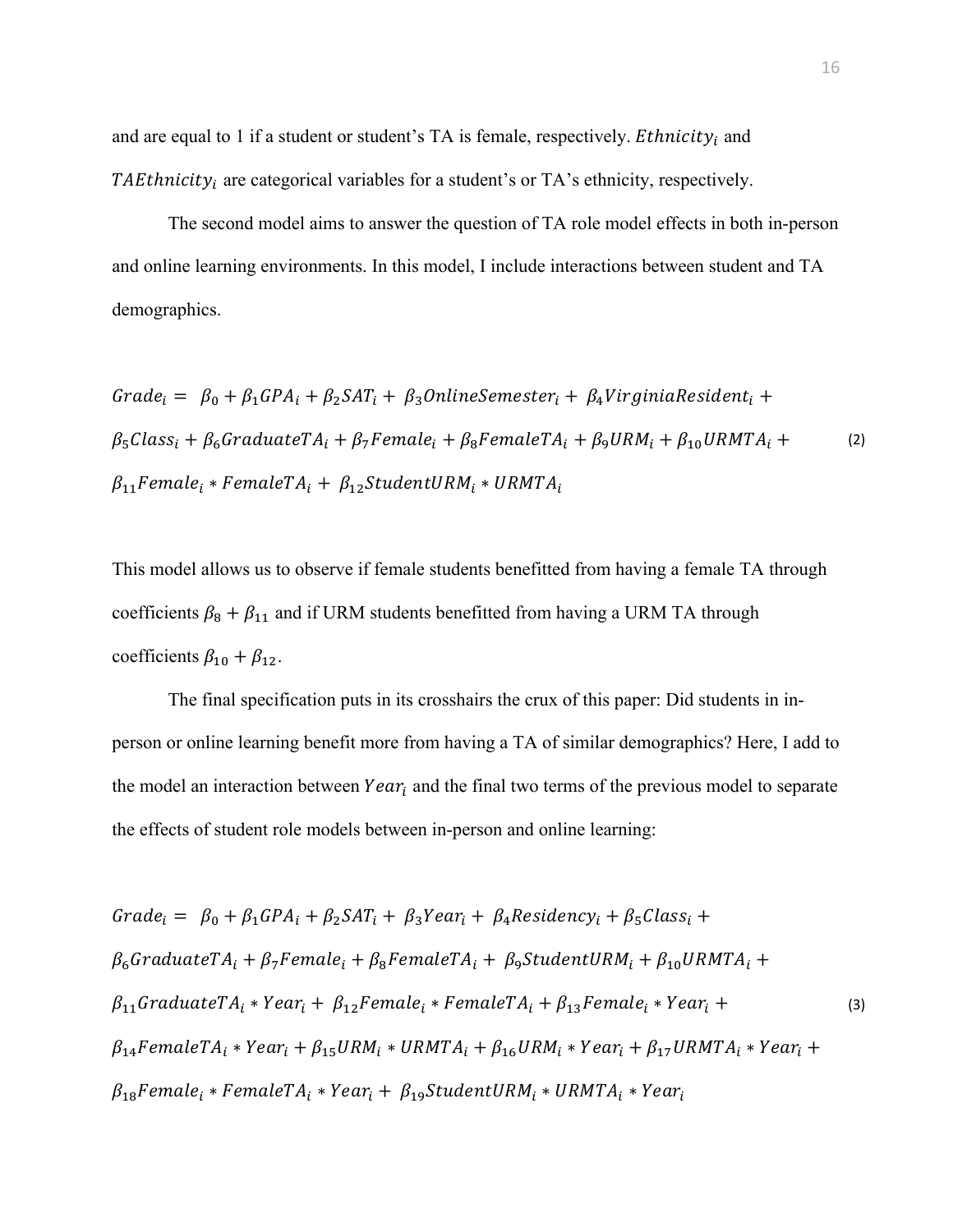#### Rewritten as:

Grade<sub>i</sub> =  $\beta_0 + \beta X + \beta_{18}$ Female<sub>i</sub> \* FemaleTA<sub>i</sub> \* Year<sub>i</sub> +  $\beta_{19}$ StudentURM<sub>i</sub> \* URMTA<sub>i</sub> \* Year<sub>i</sub>

Thus, I isolate the sought-after effect with coefficients  $\beta_{18}$  and  $\beta_{19}$ .

#### **4.2: Feasible Generalized Least Squares (FGLS) Regression with Student Grades**

From visual analyses of residuals and significant Breusch-Pagan tests from regressions (1) through (3), it is clear that heteroskedasticity is a concern, and OLS is no longer BLUE. Therefore, I turn to FGLS methods laid out in Wooldridge (2013) to obtain valid standard errors and test statistics. The regression specifications remain the same; I simply add weights to each observation. The absence of significant estimates switching signs between the OLS and FGLS models provides evidence that the Gauss-Markov assumptions are satisfied (Wooldridge 2013).

#### **4.3: Insights from TA Course Evaluations**

In addition to interest in learning outcomes, I aim to find whether student biases or preferences for TAs of certain demographics differed between in-person and online environments. Because student level data are not available regarding this topic, I turn to a less precise, but nevertheless insightful method—Wilcoxon Rank-Sum tests. I group TAs together based on Year, Gender, and URM status. I run Wilcoxon Rank-Sum tests with the null hypothesis that the two samples are drawn from the same population on each of these groups to determine if there is a difference in distribution between years, genders, URM status, URM status between years, and gender between years.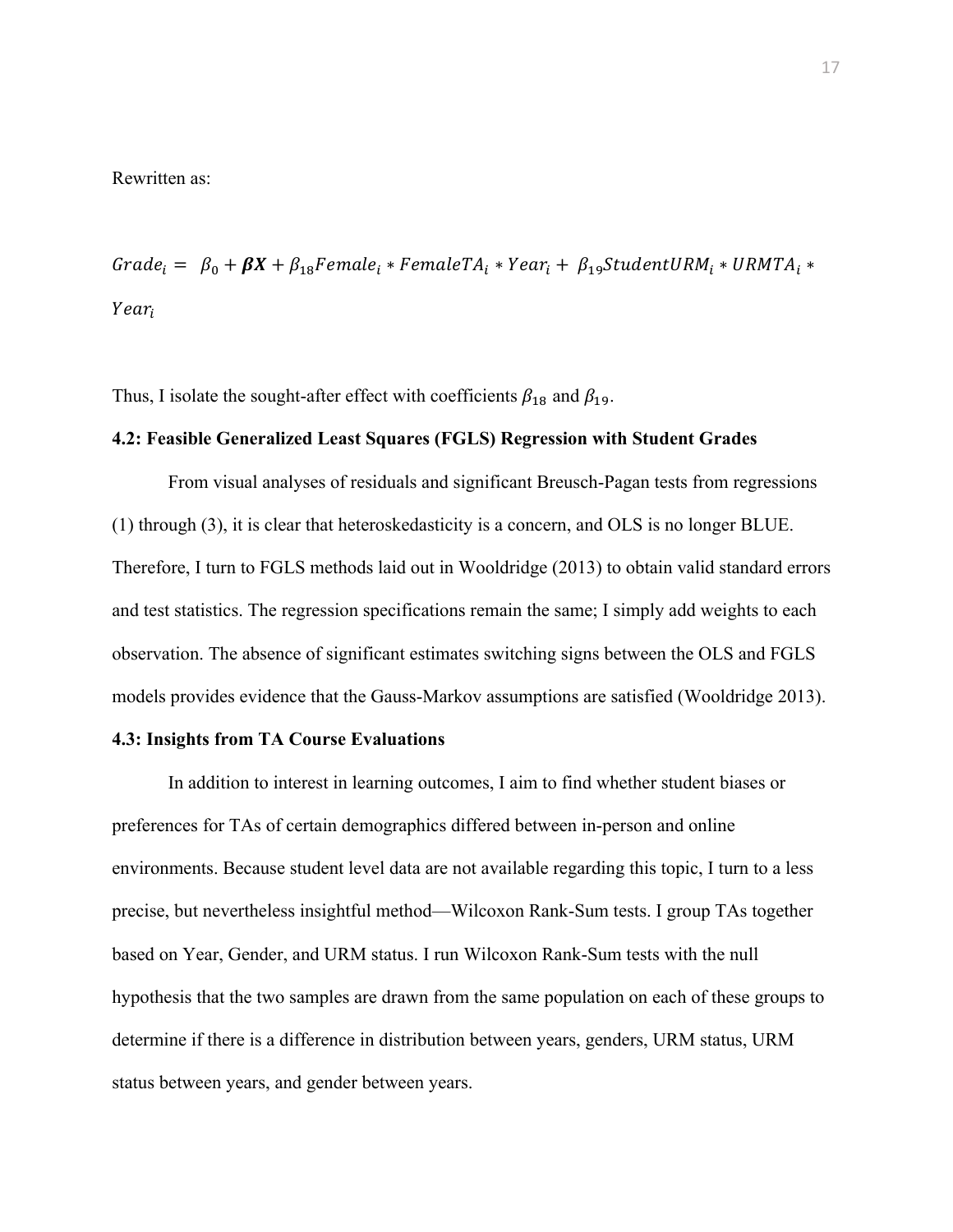Wilcoxon Rank-Sum tests are used to determine if students evaluated TAs according to different standards depending on the TA's demographics. If the distributions of course evaluation responses are significantly different for male and female TAs, this suggests that students, consciously or unconsciously, were taking the gender of their TA into consideration when evaluating them. I compare median course evaluation responses to determine the direction of these changes in the case of a significant Wilcoxon Rank-Sum test.

#### **5. Results**

#### **5.1: How Do Student and TA Characteristics Affect Grades?**

Across all specifications, GPA and Math SAT scores are significant, positive predictors of success. I first focus on Table 4. Online learning insignificantly increased students' grades. Neither students' in-state or out-of-state status nor their academic year are significant predictors of their final grade, except for third year students in the FGLS model. Graduate TAs have an insignificant, positive effect on student grades in the FGLS model. Female students tended to score around 1.2 percentage points lower than male students. Students appear to perform similarly in Econ 201 regardless of their race. In the FGLS model, the only demographic group with a significant difference in grades was American Indian or Alaskan Native, and only two individuals are in this group. Asian TAs have students with lower scores compared to white TAs by around 1.1 percentage points.

Moving to Table 5 columns (1) and (2) where students and TAs are grouped by URM status instead of the more specific ethnicities, URM TAs have a negative effect on students' grades in both the OLS and FLGS models.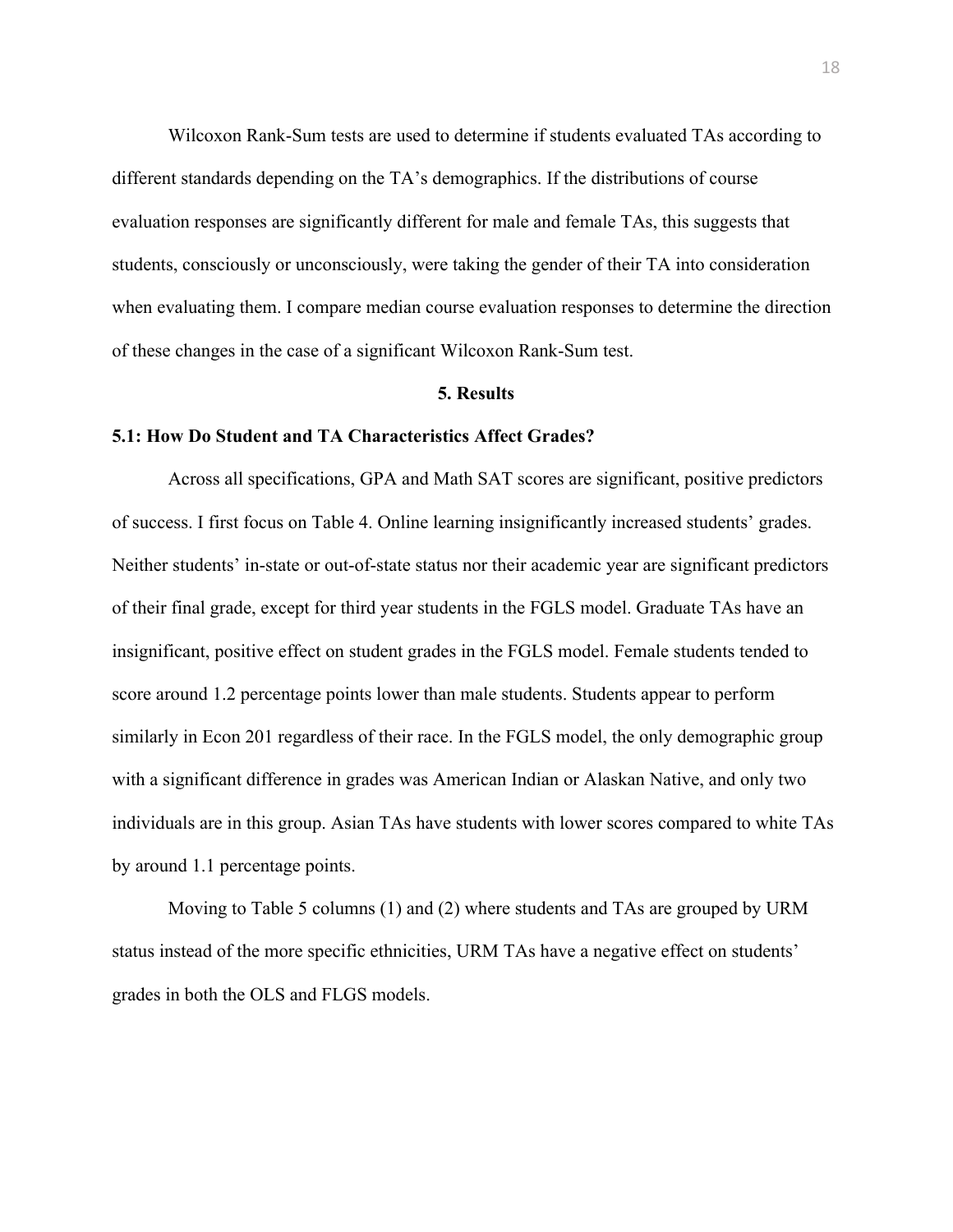#### **5.2: How Do Student and TA Interactions Affect Grades?**

The second model includes interaction terms between student and TA demographics for URM status and gender, seen in Table 5, columns (3) and (4). Online learning insignificantly decreased students' grades in the FGLS model. For those students with a male TA, females scored on average 1.5 percentage points lower than males. For males, having a female TA decreased their class grade by 1.1 percentage points compared to having a male TA, though this effect is insignificant in the FGLS model. For females, having a female TA does not significantly influence their class grade compared to having a male TA. URM TAs have an insignificant negative effect on students' grades.

# **5.3: How Do Student and TA Interactions Change Between In-Person and Online Learning?**

Finally, I estimate equation 3 which includes year interaction terms, seen in Table 5, columns (5) and (6). Online learning had an insignificant positive effect on students' grades. Between in-person and online learning, the difference in final grades between males with a male TA and males with a female TA increased by 2.4 percentage points. For students with a female TA, the difference in the change in grades from in-person to online learning was 3.6 percentage points smaller for females than for males. In the FGLS model, all the gender interactions effects become insignificant. In the FGLS model, URM students performed better than white and Asian students in the in-person setting by 1.7 percentage points. But, they acclimated worse to online learning, performing worse than white and Asian students by 2.1 percentage points.

#### **5.4: How Do Demographics Affect TA Course Evaluations?**

Wilcoxon Rank-Sum tests have the null hypothesis H<sub>0</sub>:  $\mu_1 - \mu_2 = \alpha$ , in this case  $\alpha = 0$ and  $\mu_1$  and  $\mu_2$  are distribution medians. The alternative hypothesis is that one of the distributions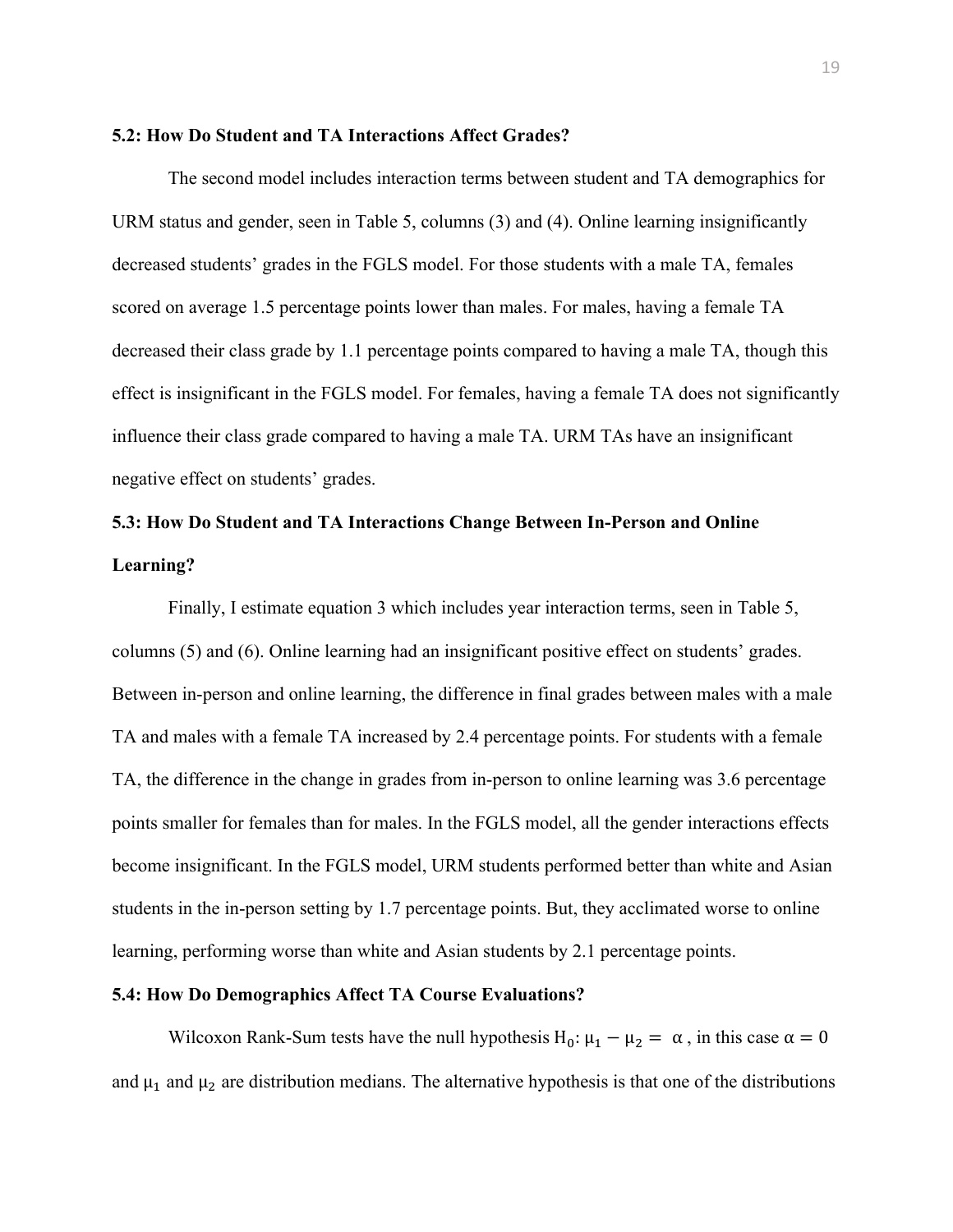is shifted to the right or left of the other, therefore making the medians unequal. In the case of a significant Wilcoxon statistic, comparison of medians is used to determine which distribution is shifted to the right. Medians and Wilcoxon Rank-Sum test results are seen in Tables 6 and 7.

Table 6 shows course evaluation medians broken down by year, URM status, and gender. The transition from in-person to online learning caused students to evaluate TAs differently on every question. The median course evaluation increased for TAs' effectiveness in teaching and did not change for other questions. Combining both years together but this time focusing on TAs of URM status compared to white and Asian TAs, students evaluated white and Asian TAs higher than URM TAs on effectiveness. Now focusing on gender, students rated male TAs as more effective than female TAs.

Table 7 shows course evaluation medians broken down by year initially and then by URM status or gender. Focusing on URM status between 2019 and 2020 (columns (1) through (4)), while the distributions of evaluations were significantly different for more questions in online learning, the median score for course evaluations between URM TAs and white or Asian TAs equalized, compared to unequal ratings between these two groups on effectiveness in 2019. In contrast, focusing on gender between 2019 and 2020, the median course evaluation for amount learned, while equal in 2019, was higher for female TAs than male TAs in 2020. Students evaluated male and female TAs according to different distributions for all questions in 2020 compared to only two questions in 2019.

#### **6. Discussion of Role Models and Biases**

Both changes in grades and changes in course evaluations are used to differentiate bias from a role model effect. I define bias as a change in course evaluations without a change in grades in the same direction. I define the role model effect as an increase in grades accompanied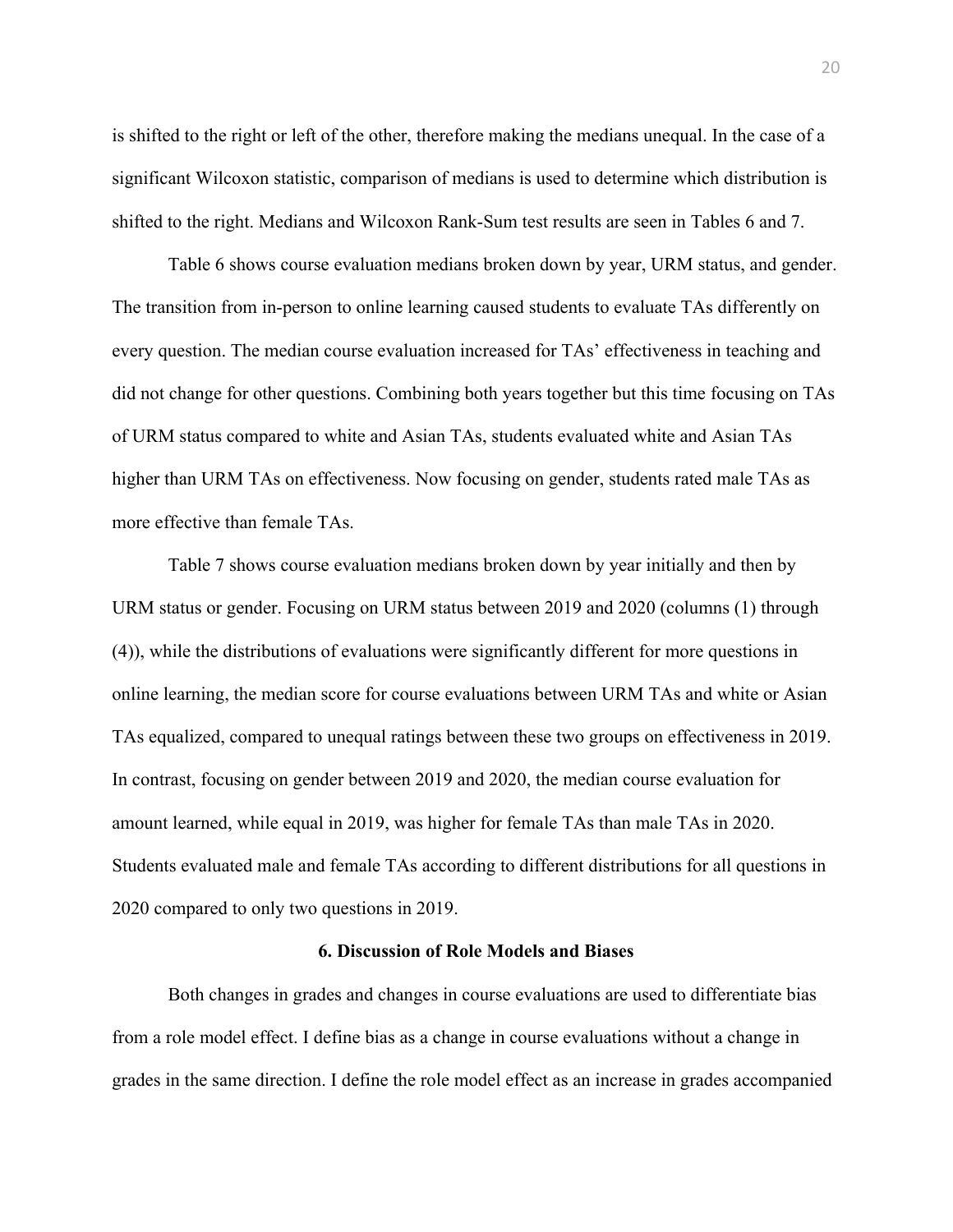by either an increase in course evaluations or no change in course evaluations. Individuals may or may not be consciously aware of role models who positively influence them (Lockwood 2006; Nisbett and Wilson 1977). Therefore, even if a student experienced a boost in grades because of a demographically similar TA, they may or may not rate their TA higher on course evaluations depending on their awareness of the role model effect. If course evaluations increased following an increase in grades, then students were likely aware of the boost in grades provided by their role model TA. If course evaluations did not change following a boost in grades, then students were not aware of the role model effect despite its presence.

For example, if course evaluations for male TAs increased but male TAs did not have a positive effect on male students' grades, then male students were biased toward male TAs; male students did not benefit from having a male TA but rated them higher than female TAs. If male TAs had a positive effect on male students' grades and received higher course evaluations, then this was a role model effect; male students benefitted from having a male TA and rated them higher accordingly. If male TAs had a positive effect on male students' grades and male students did not rate them higher, this is still a role model effect. Male students experienced improved grades from having a demographically similar TA and do not necessarily need to be consciously aware of this benefit (Lockwood 2006; Nisbett and Wilson 1977).

First, I focus on URM students and TAs. URM students did not benefit from having a URM TA. Regressions in Table 5 were repeated for students of color compared to white students, and no significant effects became present. This suggests that by the time students took Econ 2010, the race-based role model effects present in pre-K and elementary school have dwindled.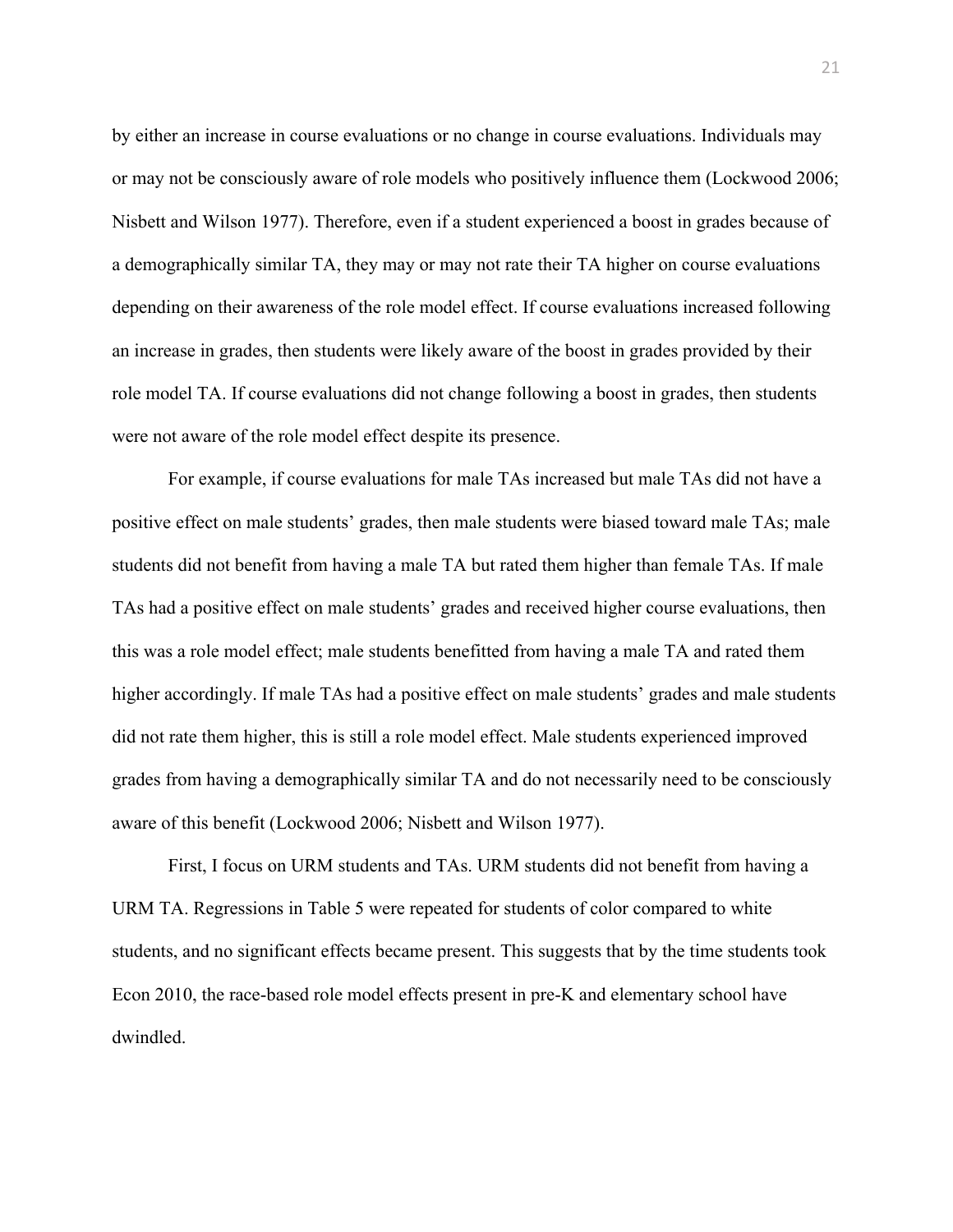When looking at course evaluations, while there was a significant difference in distributions of course evaluation responses for two out of the four questions in 2019, three of the questions had a significant difference in distribution in 2020. In other words, students evaluated URM TAs differently compared to white and Asian TAs to a greater extent in online learning compared to in-person learning. Combining this insight with the absence of significant differences in the effect of URM TAs on student grades across years is evidence of more prevalent student bias in course evaluations in online learning compared to in-person learning. There were no significant changes in the effect that URM TAs had on grades between in-person and online learning, but students evaluated them more differently compared to white and Asian TAs in the online setting.

Next, I focus on the gender of students and TAs. Results in column (3) of Table 5 indicate that, in contrast to prior research suggesting that underrepresented groups benefit from having a same-demographic instructor, it is actually males who benefitted from having a male TA in Econ 2010 in both in-person and online settings. There does not appear to be a role model effect of female TAs on female students when I do not split the observations by the semester. Again, the male role model effect becomes insignificant under the FGLS model, so there may simply be no effect of TAs on student performance regardless of gender. However, female TA role model effects emerge in OLS when I split the class by semester and compare distributions between in-person and online learning.

Results in column (5) of Table 5 indicate that male students transitioned to online learning better under male TAs and female students transitioned to online learning better under female TAs, indicative of either role model effects or of some level of meshing between a TA's method of transitioning to online teaching and a student's method of learning online. Specific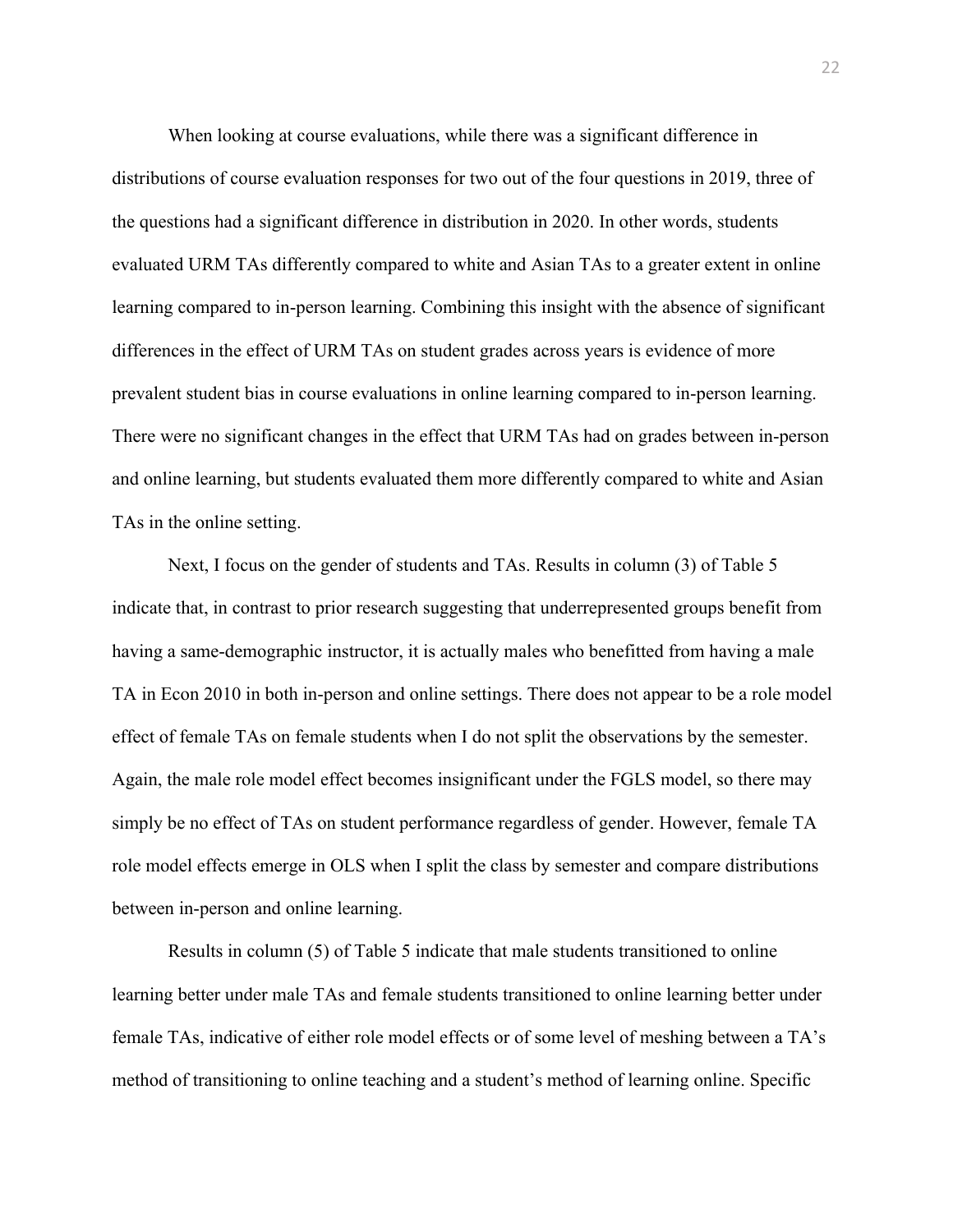TA teaching methods are unknown, but it is possible that male TAs taught online in a manner more conducive to male styles of learning and female TAs taught online in a manner more conducive to female learning. In other words, students learning in a new setting (online) may benefit more from a same-gender role model than students who are learning in the traditional environment. Of course, because these effects become insignificant under the FGLS model, these OLS results should be interpreted cautiously.

When split by gender, course evaluations regarding amount learned increased for females in the online compared to the in-person setting, see columns (5) through (8) of Table 7. Given that the gender distribution of male TAs' discussion sections and female TAs' discussion sections did not change significantly between in-person and online learning, this change in course evaluations suggests that female students may have been aware of the role model effect which their female TAs were providing. Male students benefitted from a male TA in both the inperson and online settings, but the benefit which female students received was a new phenomenon present in the online environment only. Therefore, we would indeed expect to see higher course evaluations for female TAs than male TAs in the online compared to the in-person setting. Because course evaluations were unable to be obtained on the individual student level, this conclusion is speculative. If student-level course evaluations were ever made available, this would be a valuable datapoint.

#### **7. Conclusion**

The COVID-19 pandemic, by forcing classes at UVA to transition from in-person to online environments, created an experiment whereby discovering the effects of TA and student demographics on learning outcomes and course evaluations became feasible. Contrary to prior studies, I find that males in Econ 2010 benefitted from having a male TA in both in-person and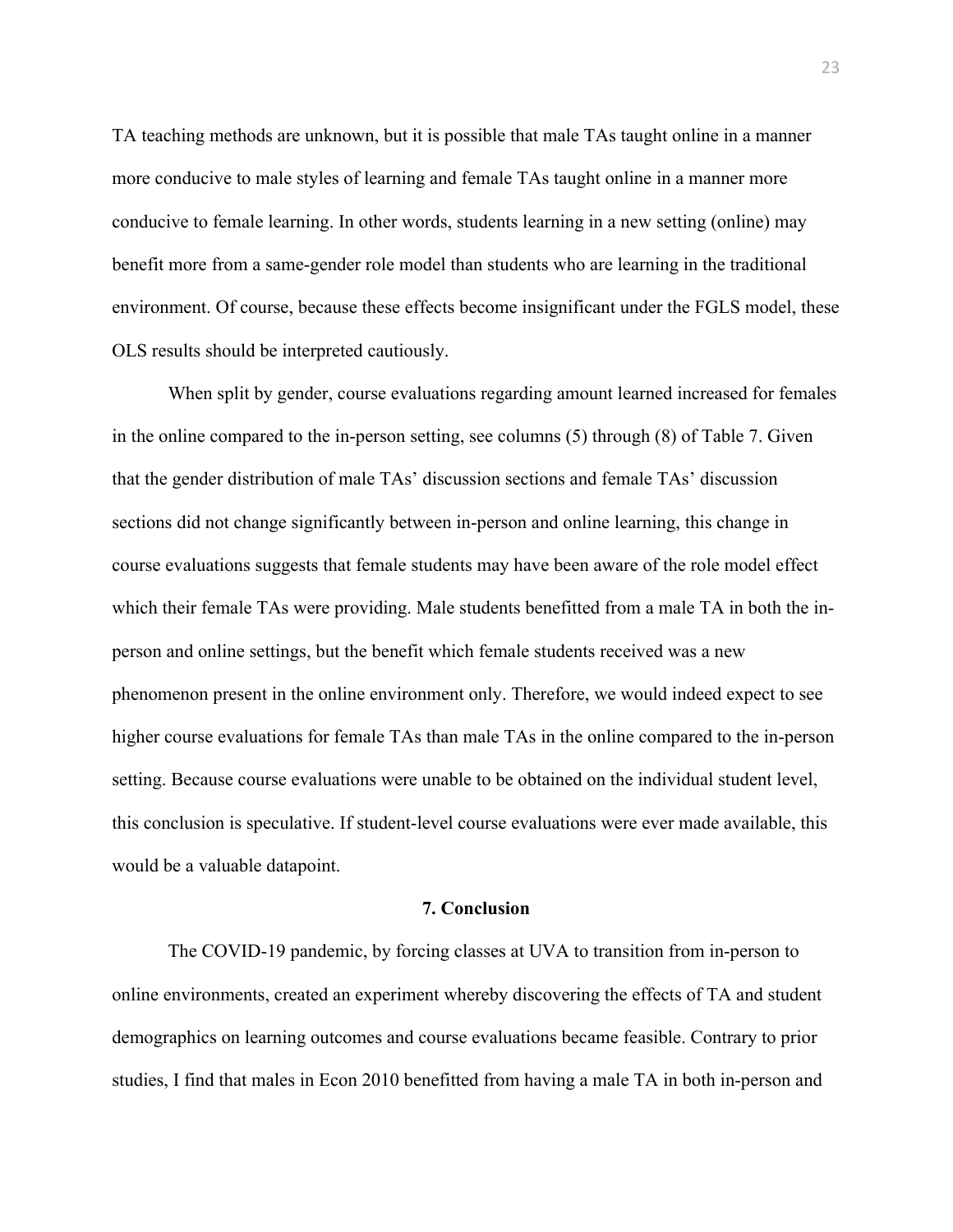online environments, whereas females only benefitted from having a female TA in the online environment. URM students did not benefit from having a URM TA in either in-person or online environments.

Female TAs were rated higher on evaluations regarding amount learned in the online compared to the in-person setting. Combining this insight with the boost in grades which female students experienced from female TAs, it is possible that female students, in rating their female TAs higher in the online versus in the in-person setting, were aware of this boost.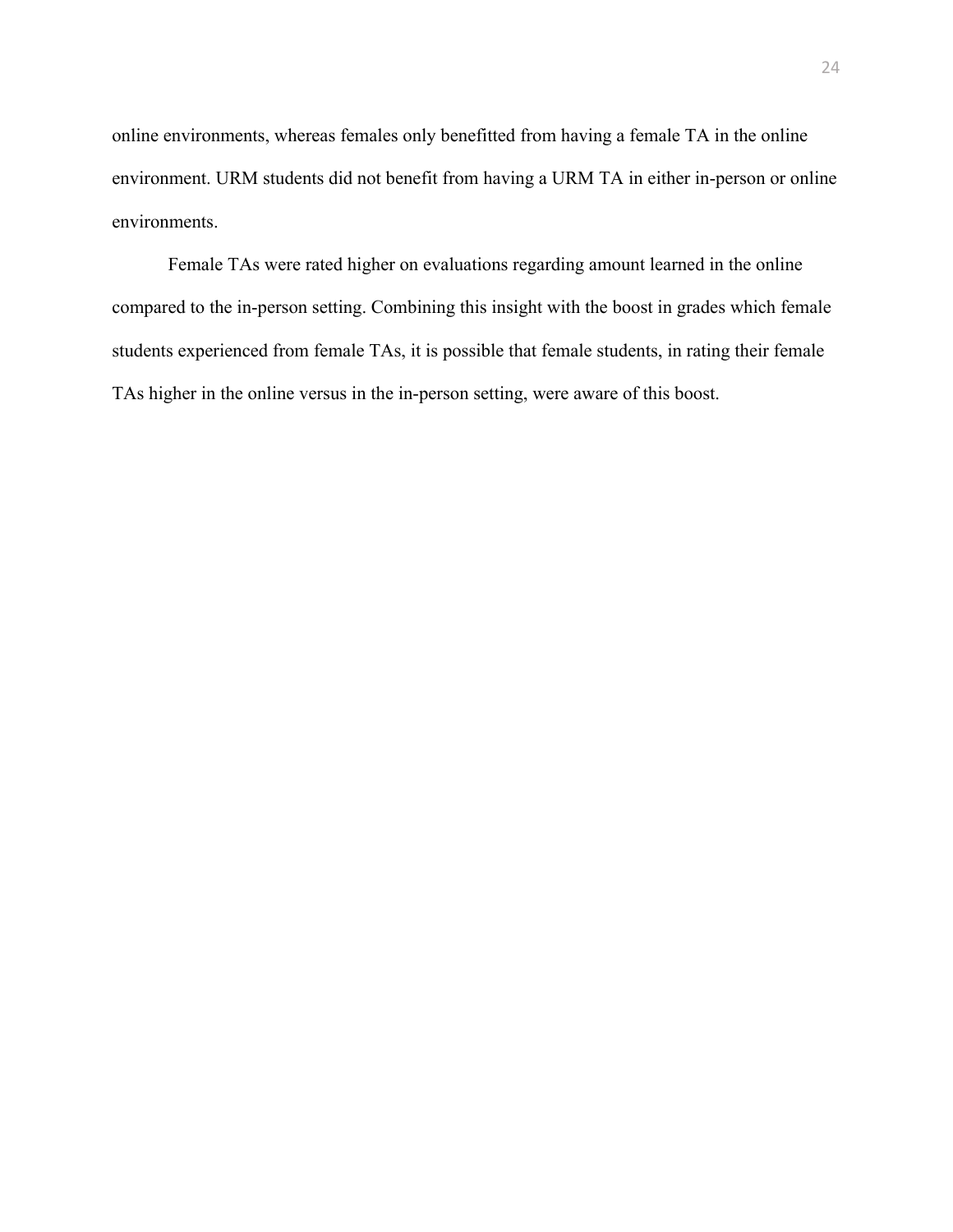### **Appendix**

table output 4/25/21, 4:07 PM

Table 1: Summary Statistics

| Variable                                   | 2019             | 2020           |
|--------------------------------------------|------------------|----------------|
| Number of Students                         | 909              | 1158           |
| Average GPA*                               | 3.48 $[0.40]$    | 3.60 $[0.40]$  |
| Average Econ 2010 Grade                    | 76.54 [11.64]    | 78.05 [11.34]  |
| Average Math SAT                           | 715.85 [65.12]   | 714.27 [66.35] |
| Virginia Resident                          | 376 (41.4%)      | 441 (38.1%)    |
| Non-Virginia Resident                      | 533 (58.6%)      | 717 (61.9%)    |
| Freshman                                   | 560 (61.6%)      | 754 (65.1%)    |
| Sophomore                                  | 295 (32.5%)      | 342 (29.5%)    |
| Junior                                     | 41 (4.5%)        | 34 (2.9%)      |
| Senior                                     | $13(1.4\%)$      | 28 (2.4%)      |
| American Indian or Alaskan Native Students | $2(0.2\%)$       | $\theta$       |
| <b>Asian Students</b>                      | 152(16.7%)       | 220 (19.0%)    |
| <b>Black or African American Students</b>  | 45 (5.0%)        | 52 (4.5%)      |
| Hispanic Students                          | 56 (6.2%)        | 73 (6.3%)      |
| <b>Multi-Race Students</b>                 | 50 (5.5%)        | $67(5.8\%)$    |
| <b>White Students</b>                      | 604 (66.4%)      | 746 (64.4%)    |
| <b>Female Students</b>                     | 488 (53.7%)      | 606 (52.3%)    |
| Male Students                              | 421 (46.3%)      | 552 (47.7%)    |
| Number of TAs                              | 24               | 29             |
| Asian TAs                                  | $5(20.8\%)$      | 8(27.6%)       |
| <b>Black or African American TAs</b>       | $\boldsymbol{0}$ | $1(3.5\%)$     |
| Hispanic TAs                               | $\overline{0}$   | $2(6.9\%)$     |
| Multi-Race TAs                             | $3(12.5\%)$      | $1(3.5\%)$     |
| White TAs                                  | $16(66,\%)$      | $17(58.6\%)$   |
| <b>Female TAs</b>                          | $8(33.3\%)$      | 11 (37.9%)     |
| Male TAs                                   | $16(66.7\%)$     | $18(62.1\%)$   |
| Undergraduate TAs                          | 17 (70.8%)       | $20(69.0\%)$   |
| <b>Graduate TAs</b>                        | $7(29.2\%)$      | $9(31.0\%)$    |

*Note:*

\* indicates significant difference ( $p = 0.05$ ).

Average GPA, Average Econ 2010 Grade, and Average SAT display mean [SD]. All other variables display mean  $(\%).$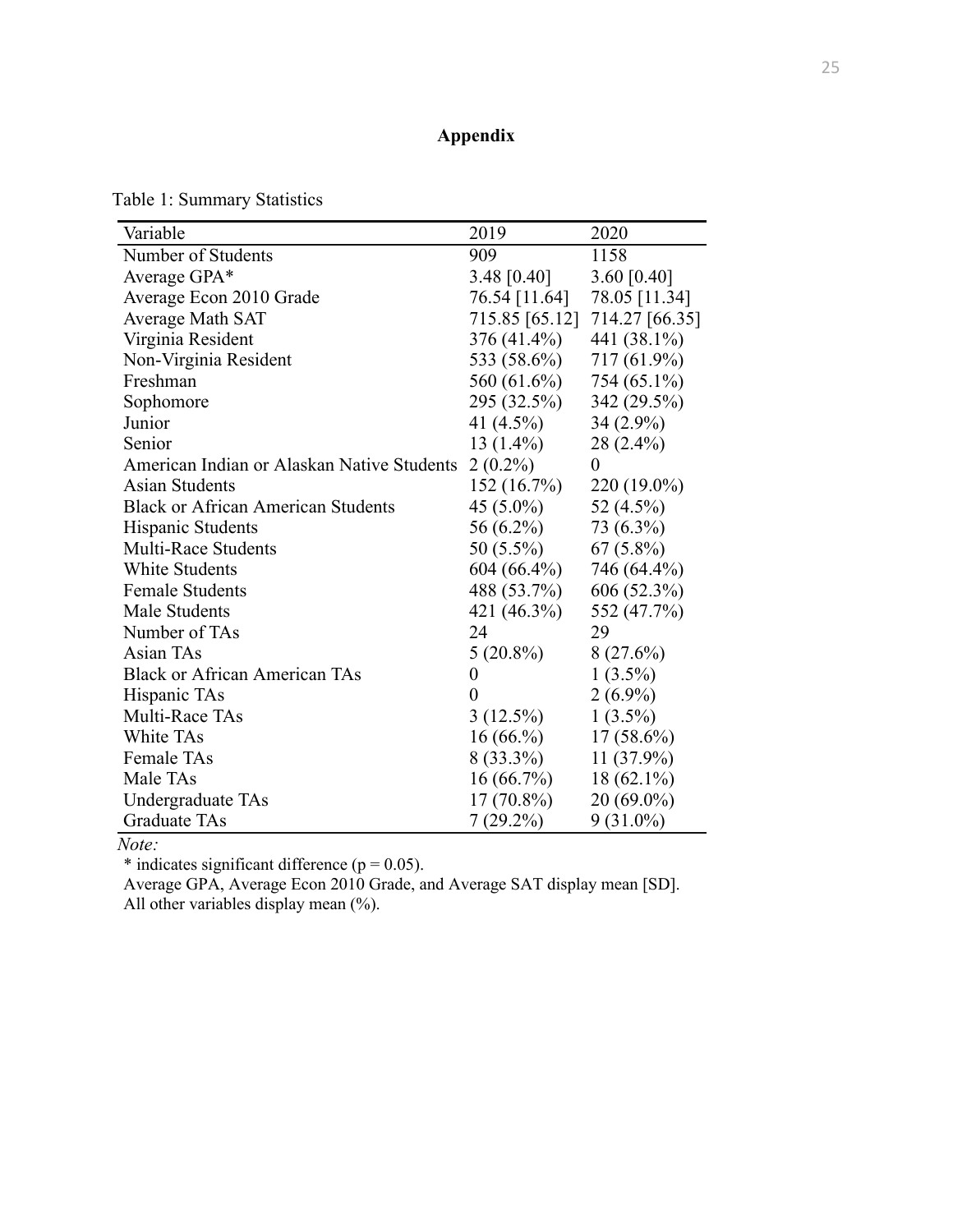table output 4/25/21, 4:12 PM

| Question<br>Theme    | Question in 2019                                                                                                           | Question in 2020                                                                                                                        |
|----------------------|----------------------------------------------------------------------------------------------------------------------------|-----------------------------------------------------------------------------------------------------------------------------------------|
| Availability         | The instructor's availability outside of<br>class through office hours,<br>appointments, or informal<br>communication was: | The instructor was available to help support<br>my learning.                                                                            |
| <b>Effectiveness</b> | Overall, the instructor was an effective<br>teacher.                                                                       | Overall, the instructor was an effective teacher.                                                                                       |
| Amount<br>Learned    | I learned a great deal in this course.                                                                                     | Through this course I gained a deeper<br>understanding of the subject matter.                                                           |
| Time Spent           | The average number of hours per week<br>I spent outside of class preparing for<br>this course was:                         | The average number of hours (per week) that I<br>spent outside of class preparing for ECON<br>20100 Principles of Econ: Microeconomics: |

Table 2: Comparable Course Evaluation Questions in 2019 and 2020

*Note:*

There were four comparable questions between the Fall 2019 and Fall 2020 course evaluations for TAs. Their themes were a TA's availability, effectiveness, the amount learned from the TA, and the time spent studying for the discussion section outside of class time.

The question from the course evaluation during in-person learning (Fall 2019) is on the left while the comparable question during online learning (Fall 2020) is on the right.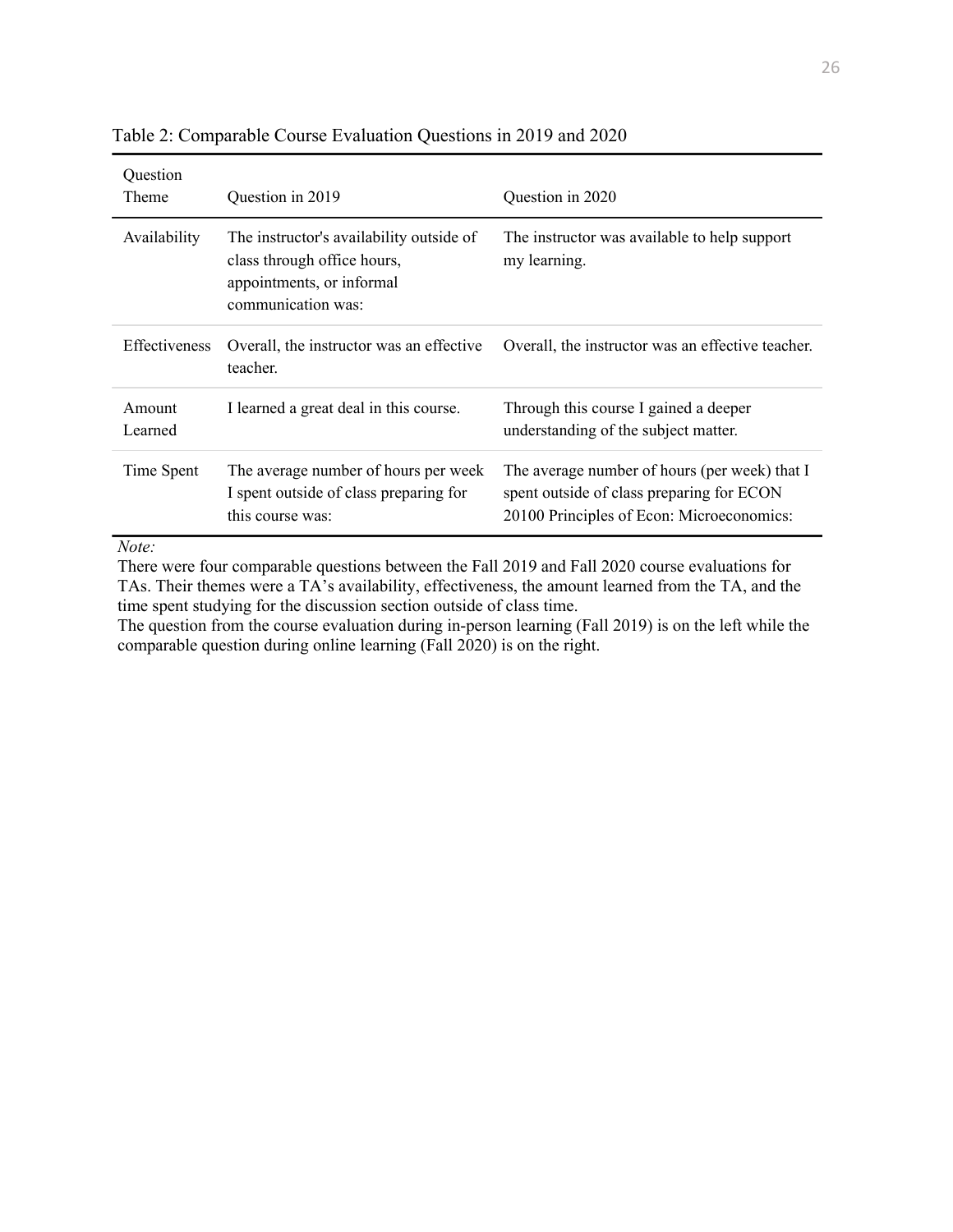#### table output 4/12/21, 3:51 PM

Table 3: Possible Responses to Course Evaluation Questions

| Numerical Value                                                                                | 5                           | 4          | 3            | $\overline{2}$ |                                   |
|------------------------------------------------------------------------------------------------|-----------------------------|------------|--------------|----------------|-----------------------------------|
| Availability<br>(response on left is<br>from $2019$ ;<br>response on right is<br>from $2020$ ) | Excellent/Strongly<br>Agree | Good/Agree | Okay/Neutral | Poor/Disagree  | Very<br>Poor/Strongly<br>Disagree |
| <b>Effectiveness</b>                                                                           | <b>Strongly Agree</b>       | Agree      | Neutral      | Disagree       | Strongly<br>Disagree              |
| Amount Learned                                                                                 | <b>Strongly Agree</b>       | Agree      | Neutral      | Disagree       | Strongly<br>Disagree              |
| Time Spent                                                                                     | 10 or more hours            | 7-9 hours  | 4-6 hours    | $1-3$ hours    | Less than 1<br>hour               |

#### *Note:*

There were four comparable questions between the Fall 2019 and Fall 2020 course evaluations for TAs. Their themes were a TA's availability, effectiveness, the amount learned from the TA, and the time spent studying for the discussion section outside of class time.

A numerical value was assigned to each possible response in preparation for analysis through Wilcoxon Rank-Sum tests.

The response options were the same across years for the questions regarding effectiveness, amount learned, and time spent. The response options for the question regarding availability changed between in-person learning (Fall 2019) and online learning (Fall 2020).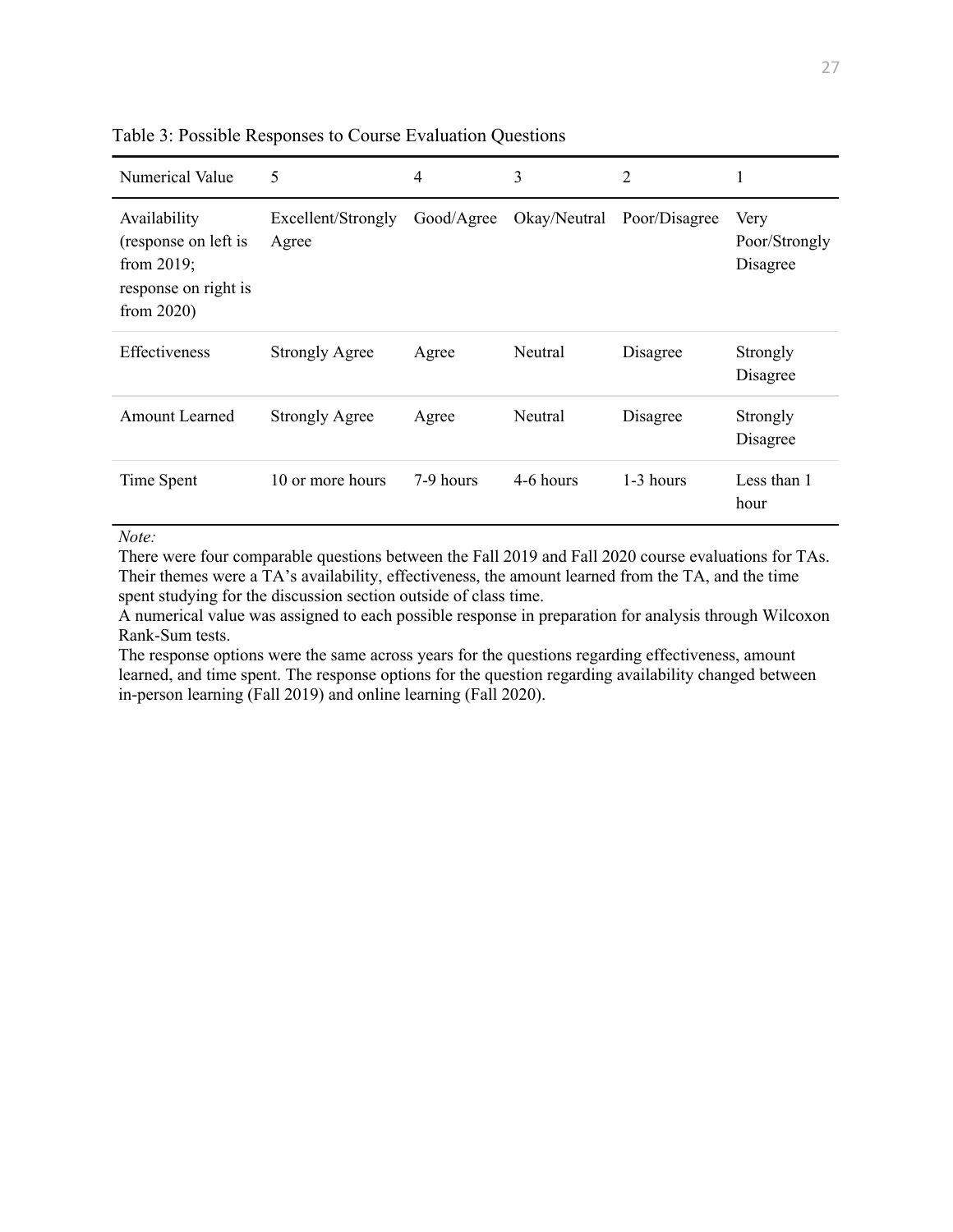|                                  |             | Dependent variable:                     |
|----------------------------------|-------------|-----------------------------------------|
|                                  |             | Weighted Average Grade                  |
|                                  | <b>OLS</b>  | <b>FGLS</b>                             |
|                                  | (1)         | (2)                                     |
| <b>GPA</b>                       | 13.706***   | $17.828***$                             |
|                                  | (0.522)     | (0.597)                                 |
| SAT                              | $0.052***$  | $0.040***$                              |
|                                  | (0.003)     | (0.004)                                 |
| <b>Online Semester</b>           | 0.300       | 0.059                                   |
|                                  | (0.407)     | (0.353)                                 |
| Virginia Resident                | 0.641       | $-0.096$                                |
|                                  | (0.402)     | (0.343)                                 |
| Sophomore                        | $-0.571$    | $-0.458$                                |
|                                  | (0.424)     | (0.399)                                 |
| Junior                           | $-1.209$    | $-2.323**$                              |
|                                  | (1.041)     | (1.163)                                 |
| Senior                           | $-1.523$    | $-1.599$                                |
|                                  | (1.389)     | (1.430)                                 |
| Graduate TA                      | $-0.102$    | 0.056                                   |
|                                  | (0.426)     | (0.365)                                 |
| Female                           | $-1.109***$ | $-1.237***$                             |
|                                  | (0.396)     | (0.341)                                 |
| American Indian or Alaska Native | $11.451*$   | $10.803***$                             |
|                                  | (6.158)     | (1.336)                                 |
|                                  |             |                                         |
| Asian                            | $-0.894*$   | $-0.693$                                |
|                                  | (0.529)     | (0.456)                                 |
| <b>Black or African American</b> | $-1.626*$   | $-1.229$                                |
|                                  | (0.957)     | (1.083)                                 |
| Hispanic                         | 0.158       | 1.014                                   |
|                                  | (0.809)     | (0.800)                                 |
| Multi-Race                       | 0.826       | 0.625                                   |
|                                  | (0.836)     | (0.628)                                 |
| Female TA                        | $-0.096$    | 0.105                                   |
|                                  | (0.428)     | (0.372)                                 |
| Asian TA                         | $-1.529***$ | $-1.101***$                             |
|                                  | (0.473)     | (0.418)                                 |
| Black or African American TA     | $-1.849$    | $-1.509$                                |
|                                  | (1.272)     | (1.513)                                 |
| Hispanic TA                      | $-1.870*$   | $-1.408$                                |
|                                  | (0.963)     | (0.940)                                 |
| Multi-Race TA                    | 0.187       | 0.429                                   |
|                                  | (0.810)     | (0.674)                                 |
| Constant                         | $-7.568***$ | $-13.545***$                            |
|                                  | (2.721)     | (2.925)                                 |
| Observations                     | 2,067       | 2,067                                   |
| $R^2$                            | 0.441       | 0.435                                   |
| Note:                            |             | $*_{p<0.1;}$ $*_{p<0.05;}$ $*_{p<0.01}$ |
|                                  |             |                                         |

Table 4: OLS and FGLS Regression Results with Race Broken Down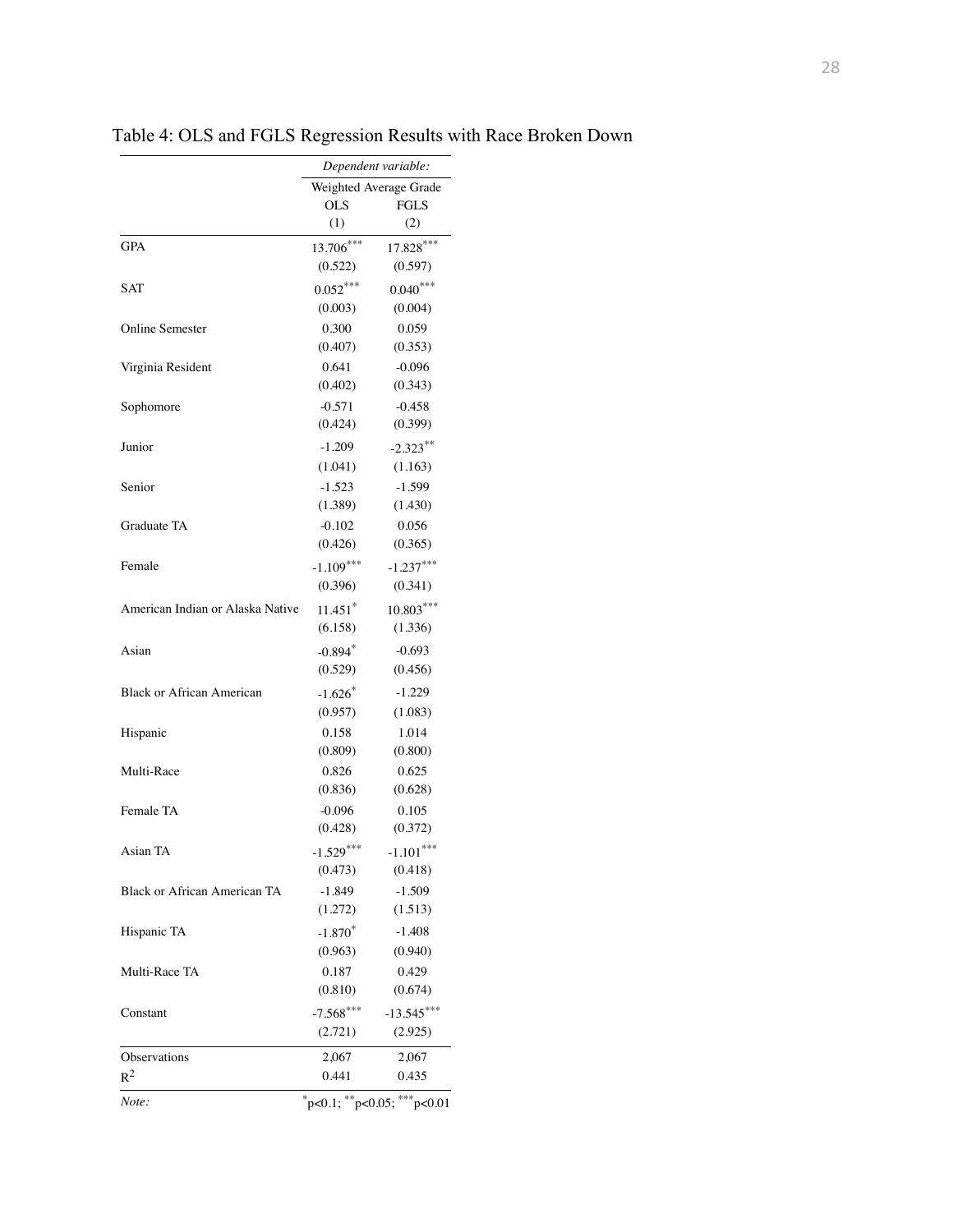'Online Semester' is equal to 0 for the Fall 2019 semester and 1 for the Fall 2020 semester. 'Virginia Resident' is equal to 0 if a student is an out-of-state student and 1 if the student is an in-state student. The omitted category for the student's academic year is 'Freshman'. 'Graduate TA' is equal to 0 if the TA is an undergraduate student and 1 if the TA is a graduate student. The omitted category for student and TA race is 'White'. 'Female TA' is equal to 0 if the TA is male and 1 if the TA is female. Standard errors are in parentheses.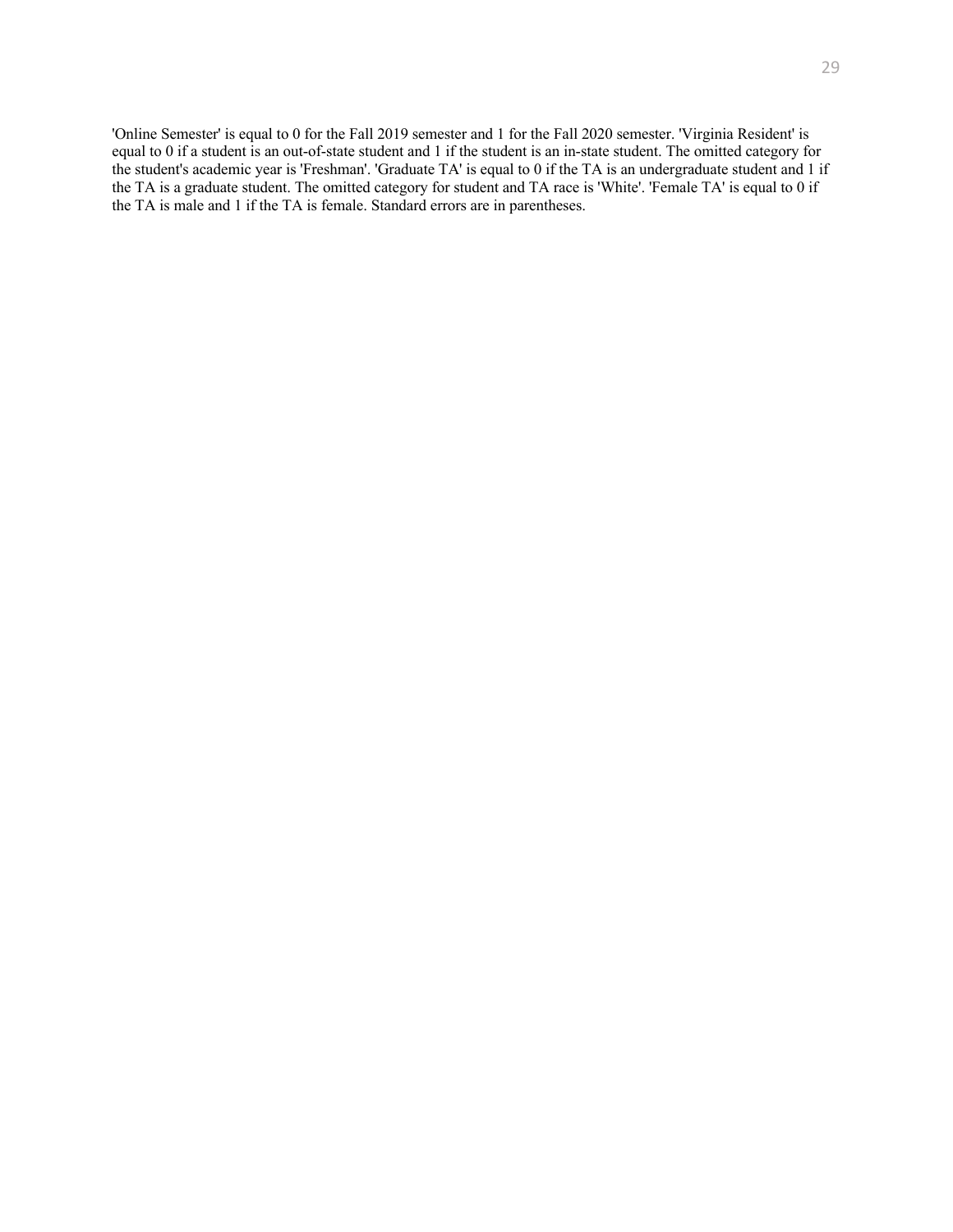|                                      |             |             |                                                                            | Dependent variable: |             |                               |
|--------------------------------------|-------------|-------------|----------------------------------------------------------------------------|---------------------|-------------|-------------------------------|
|                                      |             |             | Weighted Average Grade                                                     |                     |             |                               |
|                                      | <b>OLS</b>  | <b>FGLS</b> | <b>OLS</b>                                                                 | <b>FGLS</b>         | <b>OLS</b>  | FGLS                          |
|                                      | (1)         | (2)         | (3)                                                                        | (4)                 | (5)         | (6)                           |
| <b>GPA</b>                           | $13.890***$ | $18.274***$ | $13.904***$                                                                | $18.053***$         | $13.957***$ | $18.118***$                   |
|                                      | (0.519)     | (0.611)     | (0.519)                                                                    | (0.608)             | (0.520)     | (0.611)                       |
| SAT                                  | $0.051***$  | $0.039***$  | $0.051***$                                                                 | $0.040***$          | $0.051***$  | $0.039***$                    |
|                                      | (0.003)     | (0.003)     | (0.003)                                                                    | (0.003)             | (0.003)     | (0.003)                       |
| Online Semester                      | 0.050       | $-0.118$    | 0.040                                                                      | $-0.040$            | 1.214       | 1.010                         |
|                                      | (0.396)     | (0.345)     | (0.396)                                                                    | (0.347)             | (0.788)     | (0.688)                       |
| Virginia Resident                    | 0.538       | $-0.137$    | 0.534                                                                      | $-0.101$            | 0.549       | $-0.161$                      |
|                                      | (0.396)     | (0.339)     | (0.396)                                                                    | (0.342)             | (0.397)     | (0.343)                       |
| Sophomore                            | $-0.573$    | $-0.474$    | $-0.593$                                                                   | $-0.463$            | $-0.555$    | $-0.376$                      |
|                                      | (0.425)     | (0.405)     | (0.425)                                                                    | (0.405)             | (0.426)     | (0.405)                       |
| Junior                               | $-1.020$    | $-1.383$    | $-1.055$                                                                   | $-1.418$            | $-0.987$    | $-1.391$                      |
|                                      | (1.038)     | (1.495)     | (1.038)                                                                    | (1.462)             | (1.042)     | (1.485)                       |
| Senior                               | $-1.540$    | $-1.029$    | $-1.636$                                                                   | $-1.139$            | $-1.550$    | $-1.401$                      |
|                                      | (1.384)     | (1.260)     | (1.386)                                                                    | (1.198)             | (1.386)     | (1.220)                       |
| Graduate TA                          | $-0.103$    | 0.081       | $-0.094$                                                                   | 0.087               | 0.233       | 0.285                         |
|                                      | (0.422)     | (0.366)     | (0.422)                                                                    | (0.370)             | (0.642)     | (0.523)                       |
| Female                               | $-1.162***$ | $-1.241***$ | $-1.614***$                                                                | $-1.508***$         | $-1.003$    | $-1.111$ <sup>*</sup>         |
|                                      | (0.395)     | (0.343)     | (0.495)                                                                    | (0.431)             | (0.726)     | (0.609)                       |
| Female TA                            | $-0.444$    | $-0.083$    | $-1.085$ *                                                                 | $-0.514$            | 0.249       | 0.317                         |
|                                      | (0.400)     | (0.345)     | (0.581)                                                                    | (0.535)             | (0.900)     | (0.744)                       |
| URM                                  | 0.179       | 0.727       | 0.138                                                                      | 0.812               | 0.974       | $1.731***$                    |
|                                      | (0.537)     | (0.500)     | (0.627)                                                                    | (0.613)             | (0.875)     | (0.821)                       |
| URM TA                               | $-1.052***$ | $-0.724$ *  | $-1.096***$                                                                | $-0.732$            | $-1.096$    | $-0.266$                      |
|                                      | (0.455)     | (0.409)     | (0.496)                                                                    | (0.450)             | (0.838)     | (0.768)                       |
| Online Semester * Graduate TA        |             |             |                                                                            |                     | $-0.705$    | $-0.278$                      |
|                                      |             |             |                                                                            |                     | (0.859)     | (0.743)                       |
| Female * Female TA                   |             |             | 1.196                                                                      | 0.721               | $-0.834$    | $-0.159$                      |
|                                      |             |             | (0.790)                                                                    | (0.701)             | (1.204)     | (0.992)                       |
| Online Semester * Female             |             |             |                                                                            |                     | $-1.041$    | $-0.746$                      |
|                                      |             |             |                                                                            |                     | (0.973)     | (0.856)                       |
| Online Semester * Female TA          |             |             |                                                                            |                     | $-2.384$ ** | $-1.445$                      |
|                                      |             |             |                                                                            |                     | (1.184)     | (1.063)                       |
| URM * URM TA                         |             |             | 0.234                                                                      | $-0.280$            | 0.136       | $-0.841$                      |
|                                      |             |             | (1.143)                                                                    | (1.026)             | (1.974)     | (1.932)                       |
| Online Semester * URM                |             |             |                                                                            |                     | $-1.720$    | $-2.054$ <sup>*</sup>         |
|                                      |             |             |                                                                            |                     | (1.207)     | (1.187)                       |
| Online Semester * URM TA             |             |             |                                                                            |                     | 0.140       | $-0.687$                      |
|                                      |             |             |                                                                            |                     | (1.053)     | (0.967)                       |
| Online Semester * Female * Female TA |             |             |                                                                            |                     | $3.545***$  | 1.609                         |
|                                      |             |             |                                                                            |                     | (1.595)     | (1.393)                       |
| Online Semester * URM * URM TA       |             |             |                                                                            |                     | 0.777       | 1.645                         |
|                                      |             |             |                                                                            |                     | (2.442)     | (2.365)                       |
| Constant                             |             |             | $-7.572***$ $-14.782***$ $-7.275***$ $-14.088***$ $-8.152***$ $-14.072***$ |                     |             |                               |
|                                      | (2.628)     | (2.891)     | (2.637)                                                                    | (2.878)             | (2.663)     | (2.902)                       |
| Observations                         | 2,067       | 2,067       | 2,067                                                                      | 2,067               | 2,067       | 2,067                         |
| $R^2$                                | 0.436       | 0.424       | 0.437                                                                      | 0.424               | 0.439       | 0.423                         |
| Note:                                |             |             |                                                                            |                     |             | $p<0.1$ ; **p<0.05; ***p<0.01 |

Table 5: OLS and FGLS Regression Results with URM Indicator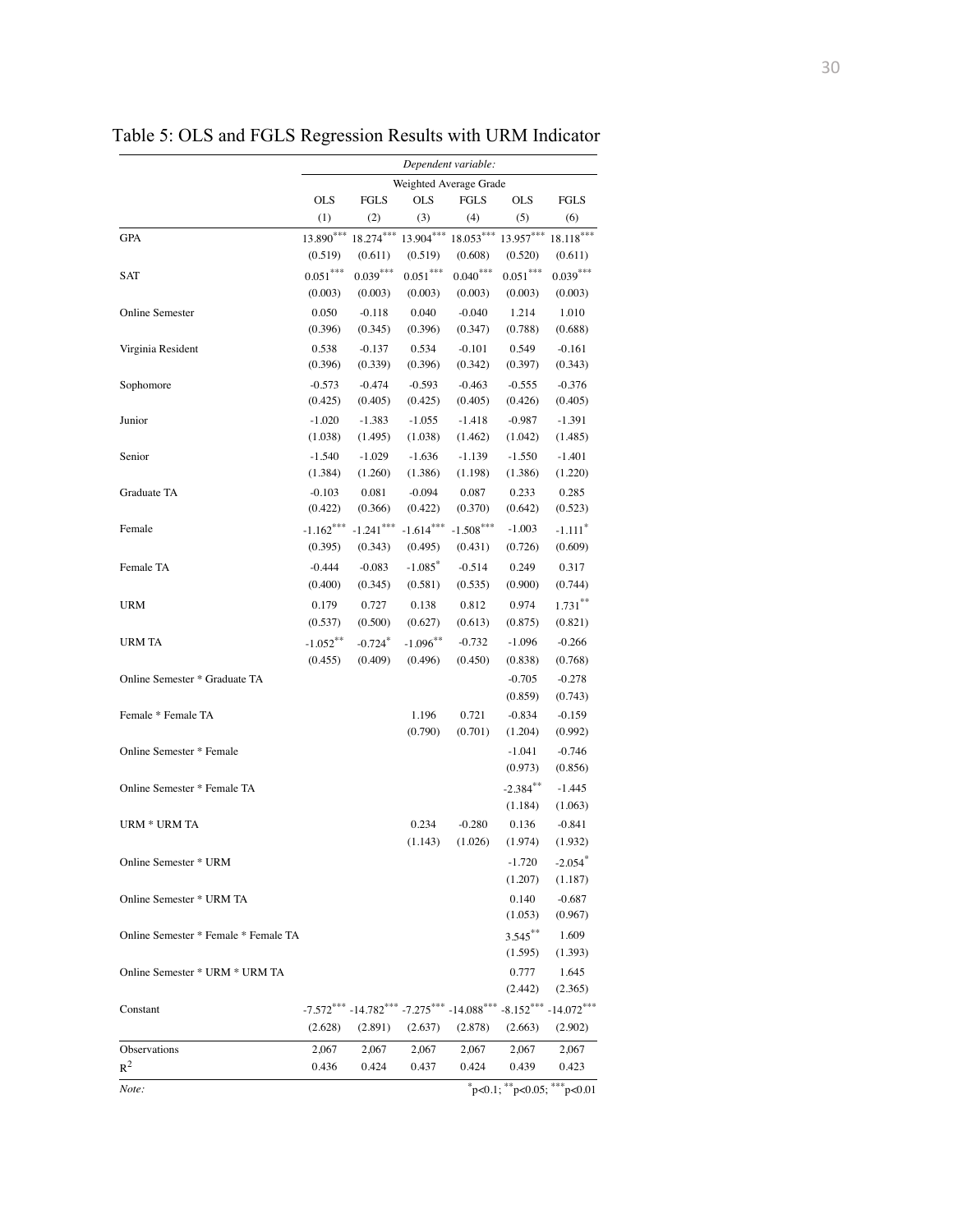'Online Semester' is equal to 0 for the Fall 2019 semester and 1 for the Fall 2020 semester. 'Virginia Resident' is equal to 0 if a student is an out-of-state student and 1 if the student is an in-state student. The omitted category for the student's academic year is 'Freshman'. 'Graduate TA' is equal to 0 if the TA is an undergraduate student and 1 if the TA is a graduate student. The omitted category for student and TA race is 'White'. 'Female TA' is equal to 0 if the TA is male and 1 if the TA is female. Standard errors are in parentheses.

table output 4/27/21, 3:32 PM

|                               | Year  |       |       | URM Status                                               |     | Gender |
|-------------------------------|-------|-------|-------|----------------------------------------------------------|-----|--------|
| Question                      |       |       |       | In-Person Online URM TA White/Asian TA Male TA Female TA |     |        |
| Amount Learned 4 <sup>*</sup> |       | 4 *   |       |                                                          | 4 * | 4 *    |
| Effectiveness                 | 4 *   | $5 *$ | $4 *$ | 5 *                                                      | 5 * | 4 *    |
| Availability                  | $5 *$ | $5 *$ | 5 *   | 5 *                                                      | 5 * | $5 *$  |
| Time Spent                    | 5 *   | 5*    |       |                                                          |     |        |

*Note: Note:*

 $*$  indicates significant Wilcoxon Rank-Sum test ( $p = 0.05$ ).

The distributions being tested against each other are grouped under the highest heading. For example, under the heading 'Year', the distribution of course evaluations for TAs who taught in-person (Fall 2019) is compared to that of TAs who taught online (Fall 2020).

The questions listed correspond to those in Tables 2, 3, and 7.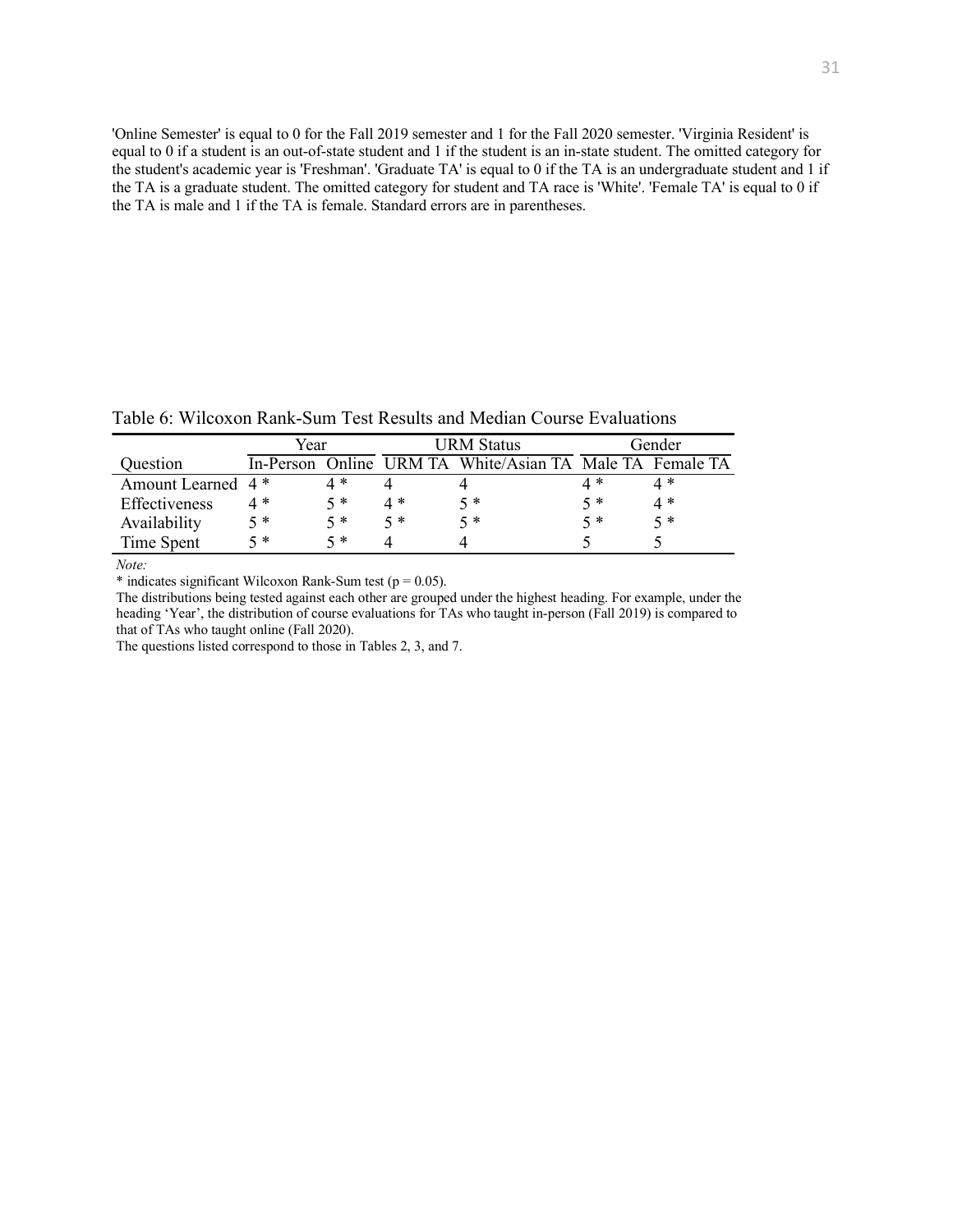|                |                  | RM Status in 2019        |   | 1 Status in 2020                                               |         | iender in 2019       | ī                  | ler in 2020<br>j              |
|----------------|------------------|--------------------------|---|----------------------------------------------------------------|---------|----------------------|--------------------|-------------------------------|
| Juestion       | /RM TA in 2019 W | /hite/Asian 1<br>in 2019 | ξ | RM 11A in 2020 White/Asian 11A in 2020 Male 11A in 2019 1<br>š | FA - AN | Female<br>$107$ m Al | Male<br>$0707$ III | Female 17<br>I<br>۱m ∠∪.<br>Ì |
| unount Learned |                  |                          |   | I                                                              | ×       | ¥                    | İ<br>¥             | ×                             |
| Effectiveness  |                  |                          | ÷ | ×                                                              | *       | ×                    | x                  | x                             |
| vailability    | $\frac{1}{1}$    | x                        |   |                                                                |         |                      | ¥                  | ¥                             |
| l'inne Spent   | $\frac{1}{x}$    | ×                        | ¥ | ×                                                              |         |                      | ¥                  | ×                             |
| Note:          |                  |                          |   |                                                                |         |                      |                    |                               |
|                |                  | ונ<br>.<br>.<br>.        |   |                                                                |         |                      |                    |                               |

\* indicates significant Wilcoxon Rank-\* indicates significant Wilcoxon Rank -Sum test  $(p = 0.05)$ .

The distributions being tested against each other are grouped under the highest heading. For example, under the heading 'URM Status in 2019', the distribution of \* indicates significant Wilcoxon Rank-Sum test (p = 0.05).<br>The distributions being tested against each other are grouped under the highest heading. For example, under the heading 'URM Status in 2019', the distribution of<br> course evaluations for URM TAs in 2019 is compared to that of white and Asian TAs in 2019.

e questions listed correspond to those in Tables 2, 3, and 6.

Table 7: Wilcoxon Rank-Sum Test Results and Median Course Evaluations Categorized by Year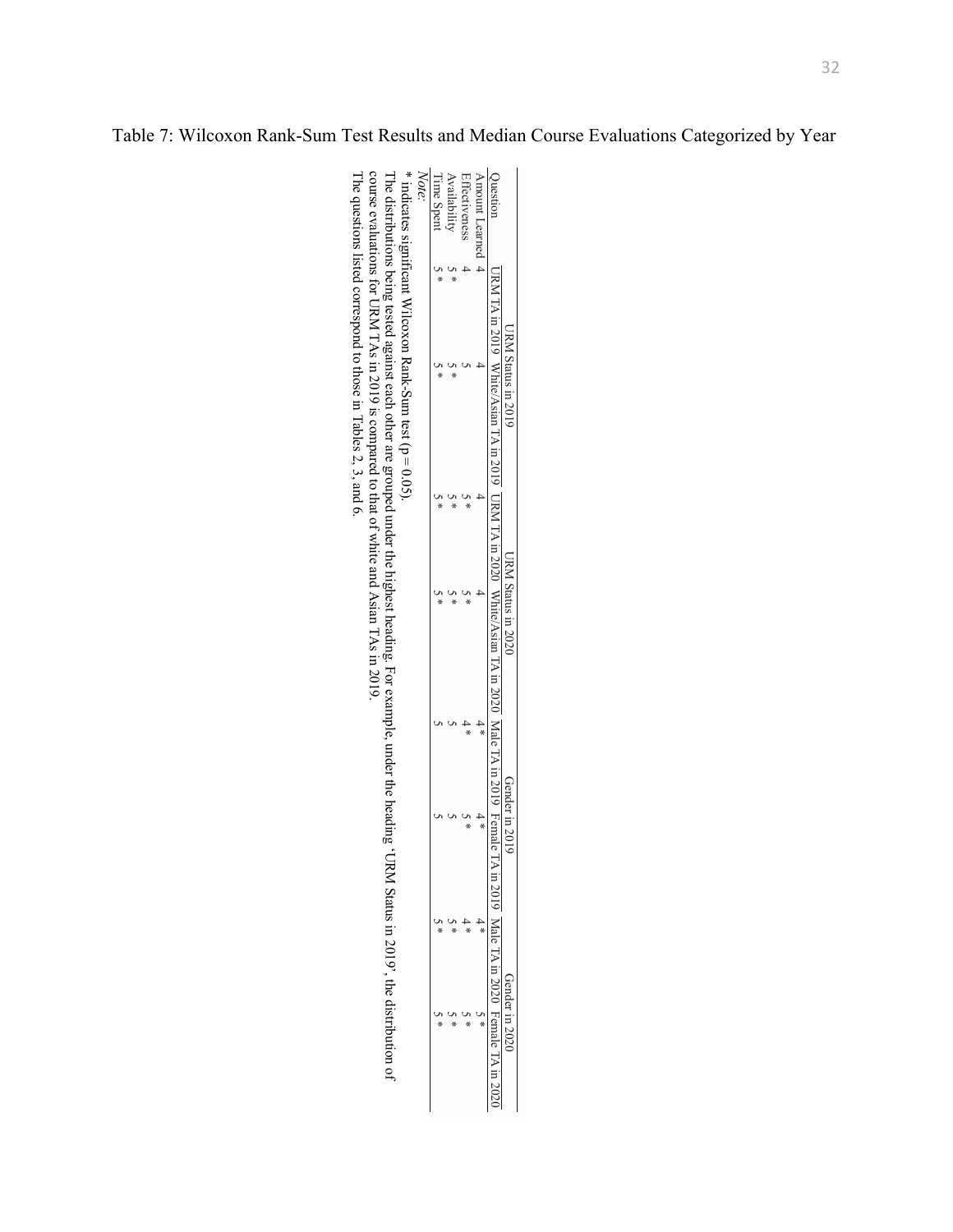#### **References**

Andersen, Kristi, and Elizabeth D. Miller. 1997. "Gender and Student Evaluations of Teaching." *PS: Political Science & Politics* 30 (02): 216–19.

https://doi.org/10.1017/S1049096500043407.

- Anderson, Kristin J., and Gabriel Smith. 2005. "Students' Preconceptions of Professors: Benefits and Barriers According to Ethnicity and Gender." *Hispanic Journal of Behavioral Sciences* 27 (2): 184–201. https://doi.org/10.1177/0739986304273707.
- Ary, Eddie J, and Christopher W Brune. 2011. "A Comparison of Student Learning Outcomes in Traditional and Online Personal Finance Courses." *MERLOT Journal of Online Learning and Teaching* 7 (4): 465–74.
- Atchley, Wayne, Gary Wingenbach, and Cindy Akers. 2013. "Comparison of Course Completion and Student Performance through Online and Traditional Courses." *International Review of Research in Open and Distributed Learning* 14 (4): 104–16.
- Bachen, Christine M., Moira M. McLoughlin, and Sara S. Garcia. 1999. "Assessing the Role of Gender in College Students' Evaluations of Faculty." *Communication Education* 48 (3): 193–210. https://doi.org/10.1080/03634529909379169.
- Ballard, Charles L., and Marianne F. Johnson. 2004. "Basic Math Skills and Performance in an Introductory Economics Class." *The Journal of Economic Education* 35 (1): 3–23. https://doi.org/10.3200/JECE.35.1.3-23.
- Basow, Susan, Stephanie Codos, and Julie Martin. 2013. "The Effects of Professors' Race and Gender on Student Evaluations And Performance." *College Student Journal* 47 (2): 352– 63.

https://www.ingentaconnect.com/content/prin/csj/2013/00000047/00000002/art00011.

- Boring, Anne. 2017. "Gender Biases in Student Evaluations of Teaching." *Journal of Public Economics* 145 (January): 27–41. https://doi.org/10.1016/j.jpubeco.2016.11.006.
- Carr, Sarah. 2000. "As Distance Education Comes of Age, the Challenge Is Keeping the Students." *The Chronicle of Higher Education*, February. https://www.chronicle.com/article/as-distance-education-comes-of-age-the-challenge-iskeeping-the-students/?bc\_nonce=54matuynypd6rwpqsz9itb&cid=reg\_wall\_signup.
- Chisadza, Carolyn, Nicky Nicholls, and Eleni Yitbarek. 2019. "Race and Gender Biases in Student Evaluations of Teachers." *Economics Letters* 179 (June): 66–71. https://doi.org/10.1016/j.econlet.2019.03.022.
- Coates, Dennis, Brad R Humphreys, John Kane, and Michelle A Vachris. 2004. "'No Significant Distance' between Face-to-Face and Online Instruction: Evidence from Principles of Economics." *Economics of Education Review* 23 (5): 533–46.
- Daymont, Thomas, and Gary Blau. 2008. "Student Performance in Online and Traditional Sections of an Undergraduate Management Course." *Journal of Behavioral and Applied Management* 9 (3): 275.
- Dee, Thomas D. 2007. "Teachers and the Gender Gaps in Student Achievement." *Journal of Human Resources* 42 (3): 528–54.
- Dunwoody, Philip T., and Michael L. Frank. 1995. "Why Students Withdraw from Classes." *The Journal of Psychology* 129 (5): 553–58. https://doi.org/10.1080/00223980.1995.9914927.
- Gershenson, Seth, Cassandra M. Hart, Joshua Hyman, Constance Lindsay, and Nicholas Papageorge. 2018. "The Long-Run Impacts of Same-Race Teachers." Cambridge, MA: National Bureau of Economic Research. https://doi.org/10.3386/w25254.
- Gratton-Lavoie, Chiara, and Denise Stanley. 2009. "Teaching and Learning Principles of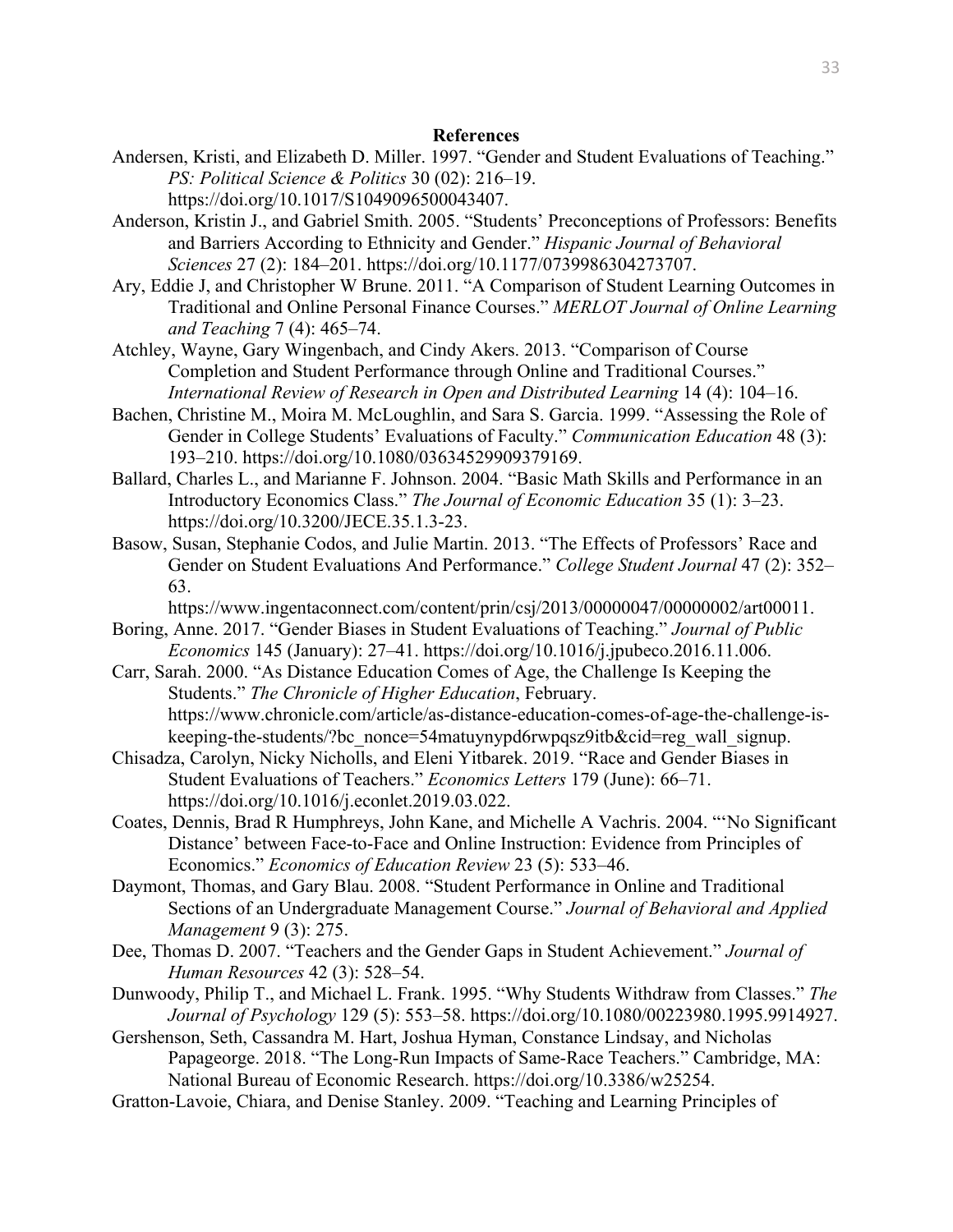Microeconomics Online: An Empirical Assessment." *The Journal of Economic Education* 40 (1): 3–25.

- Grove, Wayne A., and Tim Wasserman. 2004. "The Life-Cycle Pattern of Collegiate GPA: Longitudinal Cohort Analysis and Grade Inflation." *The Journal of Economic Education* 35 (2): 162–74. https://doi.org/10.3200/JECE.35.2.162-174.
- Hastedt, Sarah. 2008. "Group Differences in Performance: The Effects of Teaching Assistants on Collegiate Grades."

http://citeseerx.ist.psu.edu/viewdoc/download?doi=10.1.1.214.472&rep=rep1&type=pdf.

- Hiltz, Starr Roxanne. 1997. "Impacts of College-Level Courses via Asynchronous Learning Networks: Some Preliminary Results." *Journal of Asynchronous Learning Networks* 1  $(2): 1-19.$
- Hoffman, Heather J, and Angelo F Elmi. 2020. "Comparing Student Performance in a Graduate-Level Introductory Biostatistics Course Using an Online Versus a Traditional In-Person Learning Environment." *Journal of Statistics Education*, 1–10.
- Liu, Yuliang. 2005. "Effects of Online Instruction vs. Traditional Instruction on Students' Learning." *International Journal of Instructional Technology and Distance Learning* 2  $(3): 57-64.$
- Lockwood, Penelope. 2006. "'Someone Like Me Can Be Successful': Do College Students Need Same-Gender Role Models?" *Psychology of Women Quarterly* 30 (1): 36–46. https://doi.org/10.1111/j.1471-6402.2006.00260.x.
- Lusher, Lester, Doug Campbell, and Scott Carrell. 2018. "TAs like Me: Racial Interactions between Graduate Teaching Assistants and Undergraduates." *Journal of Public Economics* 159 (March): 203–24. https://doi.org/10.1016/j.jpubeco.2018.02.005.
- Marcham, Cheryl Ann, Ann Marie Ade, Patti Clark, and James Marion. 2020. "Bias and Trends in Student Evaluations in Online Higher Education Settings." *Collegiate Aviation Review* 38 (2). https://ojs.library.okstate.edu/osu/index.php/CARI/article/view/8036.
- Mengel, Friederike, Jan Sauermann, and Ulf Zölitz. 2019. "Gender Bias in Teaching Evaluations." *Journal of the European Economic Association* 17 (2): 535–66. https://doi.org/10.1093/jeea/jvx057.
- Morgenroth, Thekla, Michelle K. Ryan, and Kim Peters. 2015. "The Motivational Theory of Role Modeling: How Role Models Influence Role Aspirants' Goals." *Review of General Psychology* 19 (4): 465–83. https://doi.org/10.1037/gpr0000059.
- Neumark, David, and Rosella Gardecki. 1998. "Women Helping Women? Role Model and Mentoring Effects on Female Ph.d. Students in Economics." *The Journal of Human Resources* 33 (1): 220. https://doi.org/10.2307/146320.
- Nisbett, Richard E., and Timothy D. Wilson. 1977. "Telling More than We Can Know: Verbal Reports on Mental Processes." *Psychological Review* 84 (3): 231–59. https://doi.org/10.1037/0033-295X.84.3.231.
- Olitsky, Neal H., and Sarah B. Cosgrove. 2014. "The Effect of Blended Courses on Student Learning: Evidence from Introductory Economics Courses." *International Review of Economics Education* 15 (January): 17–31. https://doi.org/10.1016/j.iree.2013.10.009.
- Orlov, George, Douglas McKee, James Berry, Austin Boyle, Thomas DiCiccio, Tyler Ransom, Alex Rees-Jones, and Jörg Stoye. 2020. "Learning during the COVID-19 Pandemic: It Is Not Who You Teach, but How You Teach." National Bureau of Economic Research.
- Patterson, Belinda, and Cheryl McFadden. 2009. "Attrition in Online and Campus Degree Programs." *Online Journal of Distance Learning Administration* 12 (2).